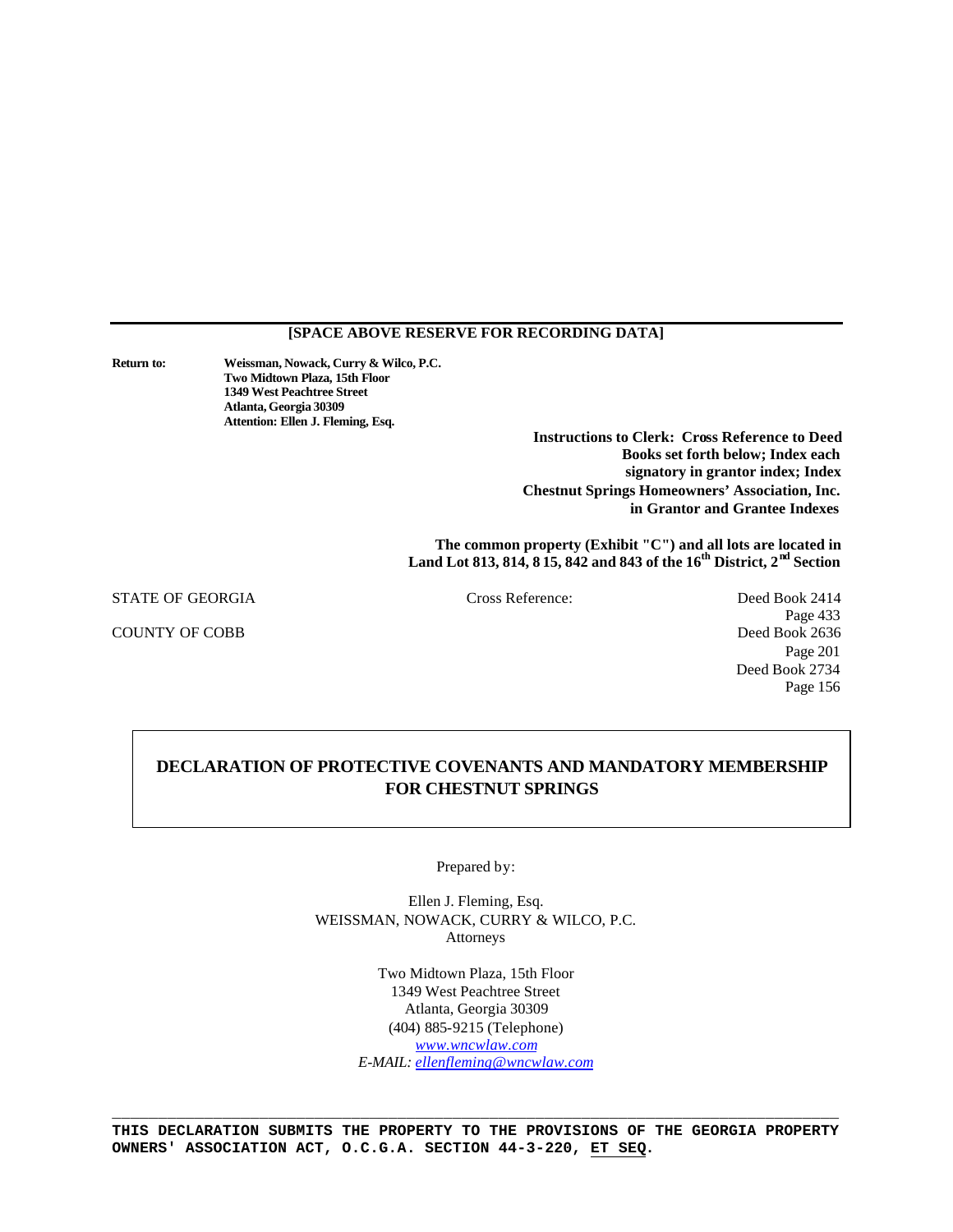WHEREAS, Chestnut Springs, a joint venture, recorded a Declaration of Protective Covenants for Chestnut Springs, Unit IV on September 21, 1981, in Deed Book 2414, Page 433, et seq. ("First Declaration"), a Declaration of Protective Covenants for Chestnut Springs Subdivision, Unit V on April 19, 1983 in Deed Book 2734, Page 156, et seq. ("Second Declaration"), a Declaration of Protective Covenants for Chestnut Springs Subdivision, Unit VI on December 6, 1982 in Deed Book 2636, Page 291, et seq. ("Third Declaration"), and the Third Declaration was amended by an amendment recorded at Deed Book 4928, Page 462, et seq., being recorded in Cobb County, Georgia Records (hereinafter the First, Second and Third Declarations shall be collectively referred to as the ("Original Declaration"); and

WHEREAS, Unit I, Unit IIA, Unit IIB, Unit IIC and Unit III of the Chestnut Springs Subdivision are subject to the Protective Covenants contained on the Plats recorded at Plat Book 89, Page 83; Plat Book 76, Page 117; Plat Book 75, Page 53; Plat Book 76, Page 162 and Plat Book 79, Page 157 respectively, being recorded in the Cobb County, Georgia records and

WHEREAS, Lot Owners at Chestnut Springs Subdivision in Cobb County, Georgia, who have executed this Declaration, are the Owners of that certain real property described in signature page(s) affixed hereto and as are listed on Exhibit "A" attached hereto and incorporated herein by reference and desire to subject the Property to the terms and provisions of this Declaration of Protective Covenants and Mandatory Membership for Chestnut Springs ("Declaration"), and to hereby subject the Property to continuing permanent membership in the Chestnut Springs Homeowners Association, Inc. ("Association"); and authorize and direct the Board of Directors to subject the Common Property, as described in Exhibit "C" as attached hereto and incorporated by this reference, to the terms and provisions of this Declaration; and

WHEREAS, the undersigned officers of the Association desire to approve this Declaration and membership in the Association on behalf of the Association;

WHEREAS, the Lot Owners who have executed this Declaration do hereby consent, on behalf of such Owner, Owner's successors, successors-in-title, heirs, and assigns, that such Owner's Lot shall be owned, held, transferred, sold, conveyed, used, occupied, mortgaged, or otherwise encumbered subject to all of the terms, provisions, covenants, and restrictions contained in this Declaration, as a Member (as defined in the Declaration) of the Association, all of which shall run with the title to Owner's Lot and shall be binding upon all persons having any right, title, or interest in Owner's Lot, their respective heirs, legal representatives, successors, successors-in-title, and assigns. Each Owner understands and acknowledges that, by submitting Owner's Lot to Participating Membership (as defined in the Declaration) in the Association, each Owner is hereby subjecting Owner's Lot to mandatory assessments in favor of the Association, with lien rights afforded therefor, in accordance with the Declaration. Each Owner does further consent to the submission of the Common Property (as defined in the Declaration) to this Declaration; and

NOW, THEREFORE, the undersigned officers of the Association, and all Lot Owners who have executed this Declaration, hereby declare that all of the Property described herein and in Exhibit "A" and Exhibit "C" shall be held, sold and conveyed subject to this Declaration, which is for the purpose of enhancing and protecting the desirability and attractiveness of, and which shall run with, the Property, and be binding on all parties having any right, title or interest in the Property or any part thereof, and shall, subject to all limitations herein provided, inure to the benefit of each Owner of any portion of the Property, his heirs, grantees, distributees, successors, successors-in-title and assigns and to the benefit of the Association: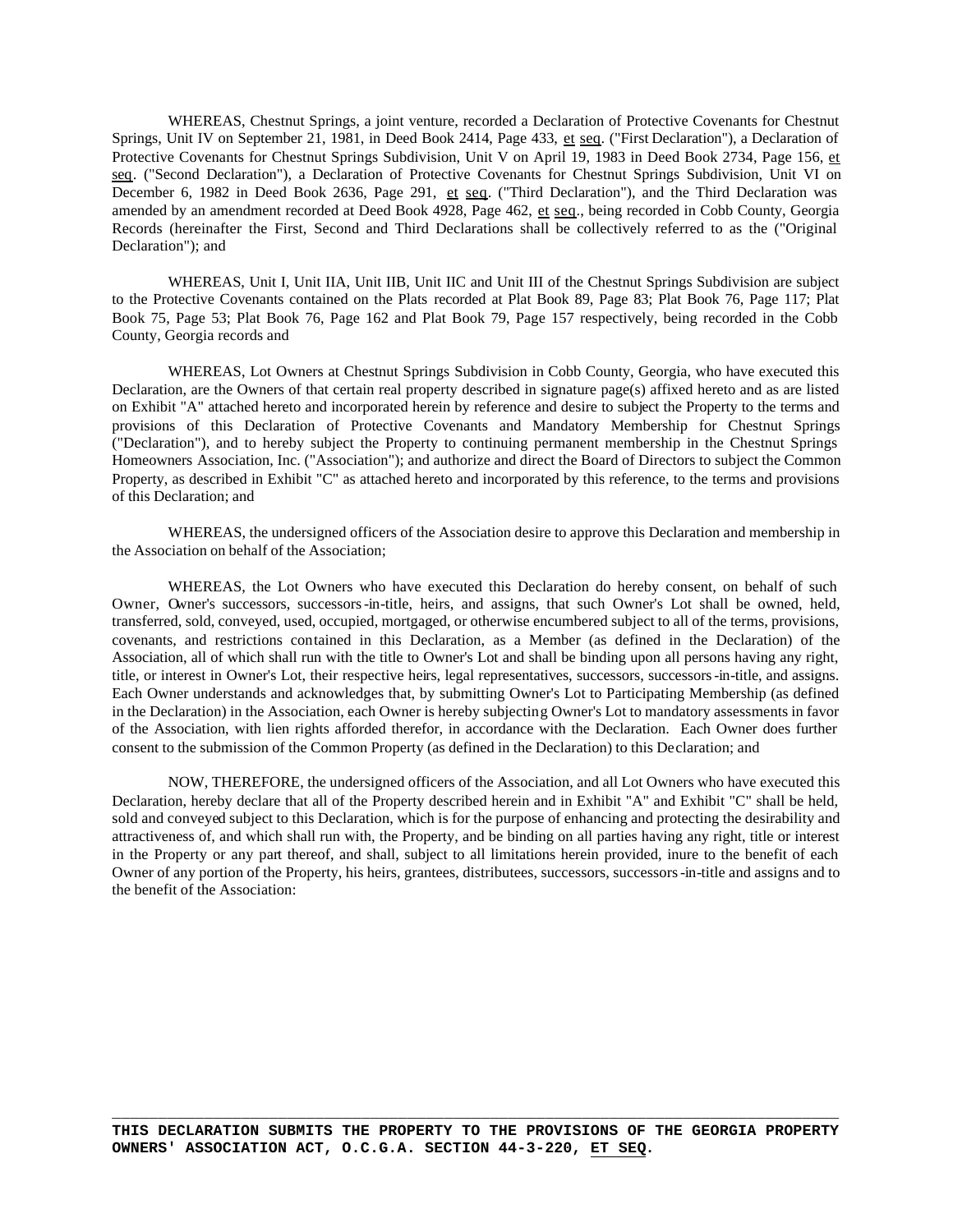# **TABLE OF CONTENTS**

Page

| 1.               |                                          |                                                                                        |  |  |  |
|------------------|------------------------------------------|----------------------------------------------------------------------------------------|--|--|--|
| 2.               |                                          |                                                                                        |  |  |  |
| 3.               |                                          |                                                                                        |  |  |  |
| $\overline{4}$ . |                                          |                                                                                        |  |  |  |
| 5.               | ASSOCIATION MEMBERSHIP AND VOTING RIGHTS |                                                                                        |  |  |  |
|                  | (a)                                      |                                                                                        |  |  |  |
|                  | (b)                                      |                                                                                        |  |  |  |
|                  | (c)                                      |                                                                                        |  |  |  |
| 6.               |                                          |                                                                                        |  |  |  |
| 7.               |                                          |                                                                                        |  |  |  |
|                  | (a)                                      |                                                                                        |  |  |  |
|                  | (b)                                      |                                                                                        |  |  |  |
| 8.               |                                          |                                                                                        |  |  |  |
| 9.               |                                          |                                                                                        |  |  |  |
|                  | (a)                                      |                                                                                        |  |  |  |
|                  | (b)                                      | Participating Members: Creation of the Lien and Personal Obligation For Assessments  6 |  |  |  |
|                  | (c)                                      |                                                                                        |  |  |  |
|                  | (d)                                      |                                                                                        |  |  |  |
|                  | (e)                                      |                                                                                        |  |  |  |
|                  | (f)                                      |                                                                                        |  |  |  |
|                  | (g)                                      |                                                                                        |  |  |  |
|                  | (h)                                      |                                                                                        |  |  |  |
|                  | (i)                                      |                                                                                        |  |  |  |
| 10.              |                                          |                                                                                        |  |  |  |
|                  | (a)                                      |                                                                                        |  |  |  |
|                  | (b)                                      |                                                                                        |  |  |  |
| 11.              |                                          |                                                                                        |  |  |  |
|                  | (a)                                      |                                                                                        |  |  |  |
|                  |                                          |                                                                                        |  |  |  |
|                  | (c)                                      |                                                                                        |  |  |  |
|                  | (d)                                      |                                                                                        |  |  |  |
|                  | (e)                                      |                                                                                        |  |  |  |
| 12.              |                                          |                                                                                        |  |  |  |
| 13.              |                                          |                                                                                        |  |  |  |
| 14.              |                                          |                                                                                        |  |  |  |
|                  | (a)                                      |                                                                                        |  |  |  |
|                  | (b)                                      |                                                                                        |  |  |  |
|                  | (c)                                      |                                                                                        |  |  |  |
|                  | (d)                                      |                                                                                        |  |  |  |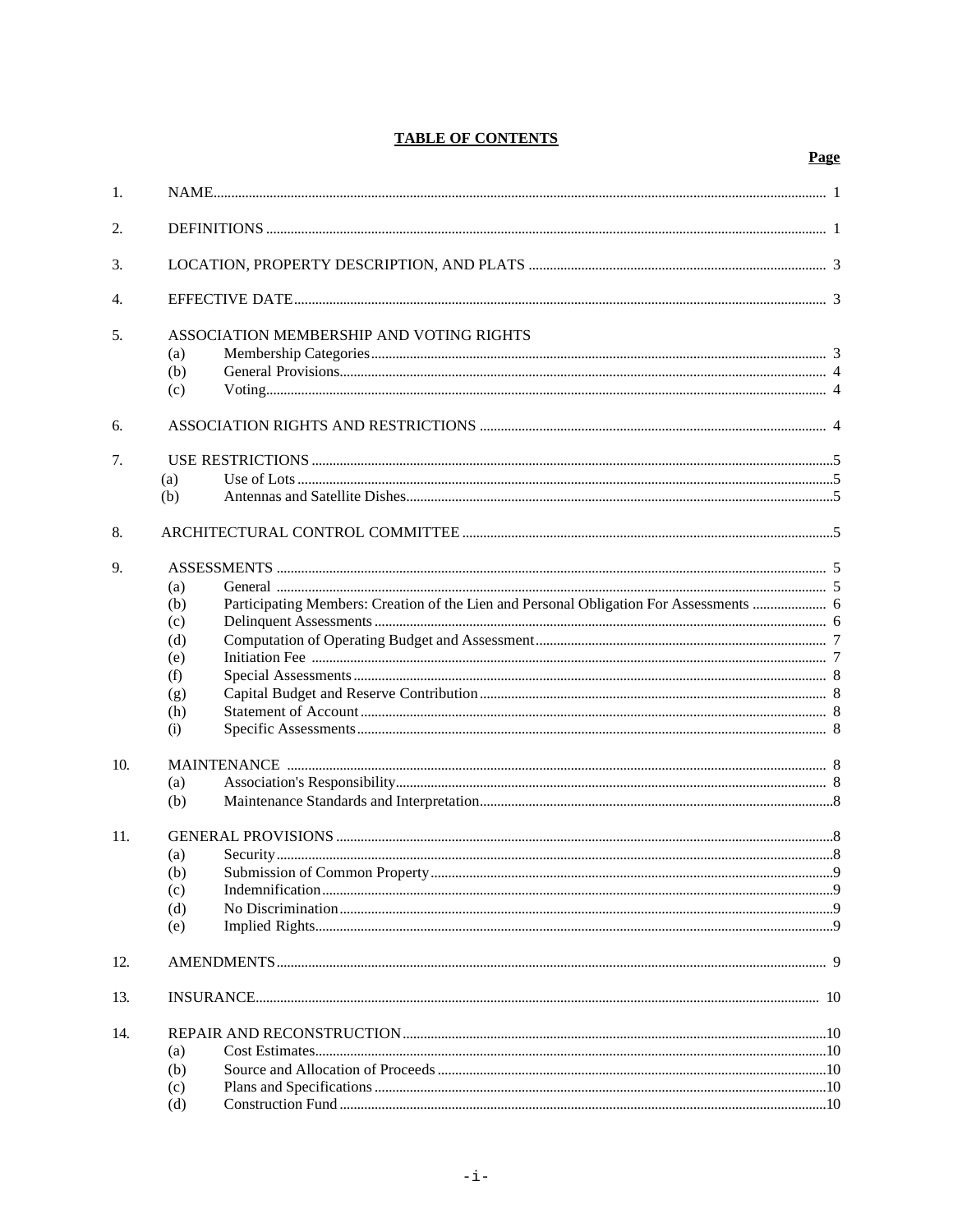# **Table of Contents (Continued)**

# Page

| 15.             |                 |  |
|-----------------|-----------------|--|
| 16.             |                 |  |
| 17 <sup>7</sup> | <b>PREPARER</b> |  |
|                 |                 |  |

# - LIST OF EXHIBITS -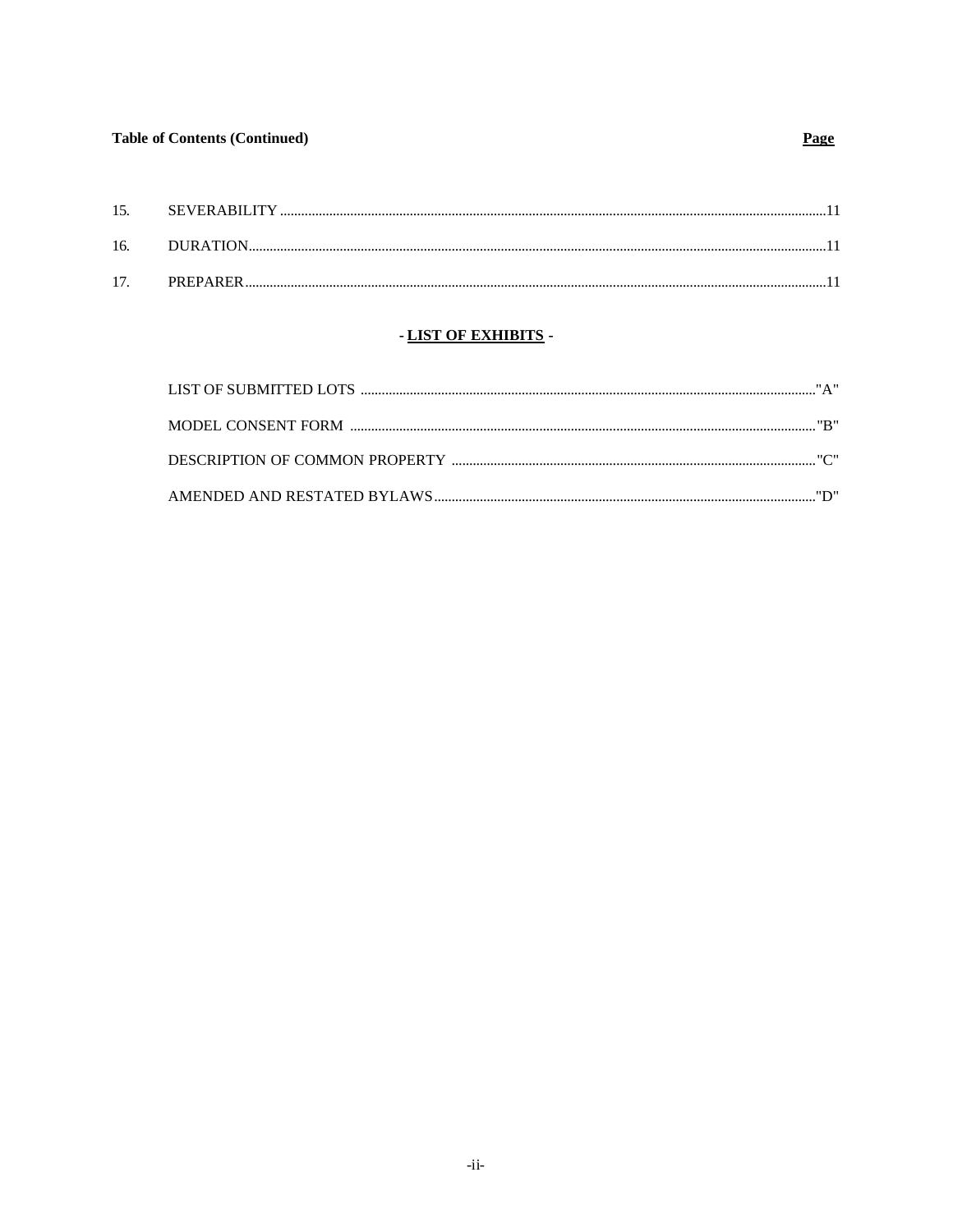### **DECLARATION OF PROTECTIVE COVENANTS AND MANDATORY MEMBERSHIP FOR CHESTNUT SPRINGS**

#### 1. NAME.

The name of the Property is Chestnut Springs Subdivision (hereinafter sometimes called "Chestnut Springs"), which property is a residential property owner's development which hereby submits to the Georgia Property Owners' Association Act, O.C.G.A. Section 44-3-220, et seq. (Michie 1982).

### 2. DEFINITIONS.

Generally, terms used in this Declaration, the Bylaws, and the Articles of Incorporation shall have their normal, generally accepted meanings or the meanings given in the Act or the Georgia Nonprofit Corporation Code. Unless the context otherwise requires, certain terms used in this Declaration shall be defined as set forth below.

Act means the Georgia Property Owners' Association Act, O.C.G.A. Section 44-3-220, et seq. (Michie 1982), as may be amended.

(b) Additional Property means all Lots shown on the Chestnut Springs plats being those plats for Chestnut Springs Units I, IIA, IIB, IIC, III, IV, V and VI as recorded in Plat Book 89, Page 83; Plat Book 76, Page 117; Plat Book 75, Page 53; Plat Book 76, Page 162; Plat Book 79, Page 157; Plat Book 79, Page 1; Plat Book 89, Page 84 and Plat Book 85, Page 84, respectively, which have not submitted to the terms and provisions of this Declaration.

(c) Articles or Articles of Incorporation mean the Articles of Incorporation of Chestnut Springs Homeowners' Association, Inc., filed with the Secretary of State of the State of Georgia, as amended.

(d) Association means Chestnut Springs Homeowners' Association, Inc., a Georgia nonprofit corporation, its successors or assigns.

(e) Association Legal Instruments means this Declaration and all exhibits hereto, including the Association's Bylaws, and the plats, all as may be supplemented or amended.

(f) Board or Board of Directors means the elected body responsible for management and operation of the Association.

(g) Bylaws mean the Bylaws of Chestnut Springs Homeowners' Association, Inc., attached to this Declaration as Exhibit "D" and incorporated herein by this reference.

(h) Chestnut Springs Subdivision means all Lots shown on the Chestnut Springs' plats being those plats for Chestnut Spring's Units I, IIA, IIB, IIC, III, IV, V and VI as recorded in Plat Book 89, Page 83; Plat Book 76, Page 117; Plat Book 75, Page 53; Plat Book 76, Page 162; Plat Book 79, Page 157; Plat Book 79, Page 1; Plat Book 89, Page 84 and Plat Book 85, Page 84, respectively.

(i) Common Expenses mean the expenses anticipated or actually incurred by the Association in maintaining, repairing, replacing, and operating the Common Property and otherwise for the benefit of all Member Lots.

(j) Common Property means all property owned, maintained or operated by the Association for the common benefit of the Members, including the entry features, tennis courts, swimming pool, clubhouse, lake, parking areas, and facilities, shrubbery and landscaping associated with such areas.

(k) Community Membership means a Participating, Permanent Membership in the Association wherein the Community Member shall have the right to vote on any and all matters. Community Members shall be entitled to use only the lake and clubhouse facilities and such member shall not be entitled to use or enjoy any of the Chestnut Springs pool and tennis facilities.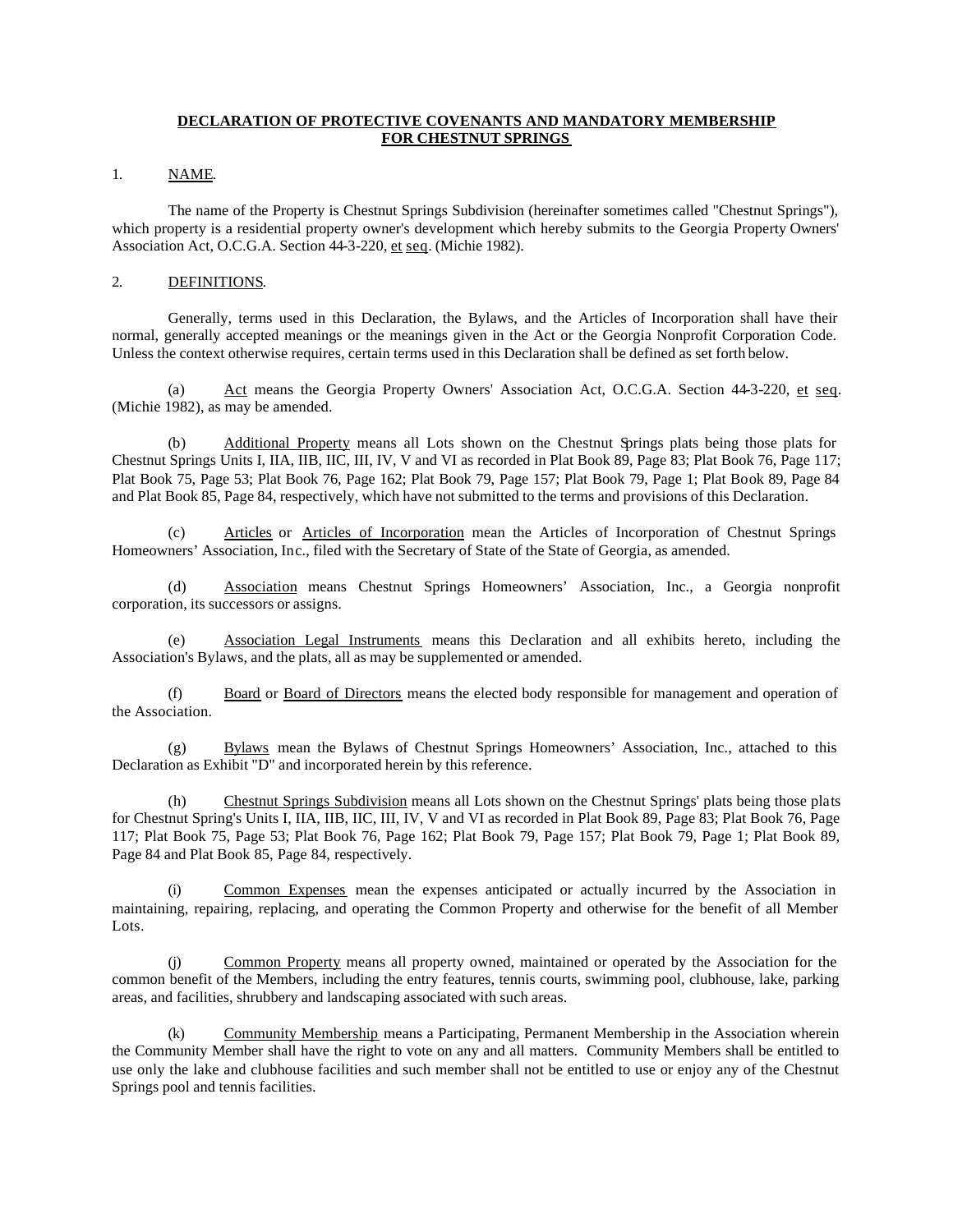(l) Community-Wide Standard means the standard of conduct, maintenance, or other activity generally prevailing in the Property. Such standard may be more specifically determined by the Board and the ACC.

(m) Eligible Mortgage Holder means a holder of a first mortgage secured by a Lot who has requested notice of certain items as set forth herein.

(n) Lot means a portion of the Property or the Additional Property intended for ownership and use as a single-family dwelling site as permitted in this Declaration and as shown on the plats for the Property or the Additional Property, or amendments or supplements thereto, recorded in the Cobb County, Georgia land records.

Majority means those eligible votes, Owners, or other group as the context may indicate totaling more than fifty (50%) percent of the total eligible number.

(p) Member means a Lot Owner whose Lot has been subjected to Participating Membership in the Association by execution hereof or by written consent recorded in the Cobb County, Georgia land records, as provided herein, and which Lot therefore is a portion of the Property and, if any, Non-Permanent Members.

(q) Member Lot or Participating Member Lot means a Lot subjected to Participating Membership in the Association hereunder.

(r) Mortgage means to any mortgage, deed to secure debt, deed of trust, or other transfer or conveyance for the purpose of securing the performance of an obligation, including, but not limited to, a transfer or conveyance of fee title for such purpose.

(s) Mortgagee or Mortgage Holder means the holder of any Mortgage.

(t) Non-Permanent Member means an Owner of a Lot in Chestnut Springs whose Lot has not been subjected to Permanent Membership in the Association by written consent recorded in the Cobb County, Georgia land records.

(u) Occupant means any Person occupying all or any portion of a dwelling or other property located within the Property for any period of time, regardless of whether such Person is a tenant or the Owner of such property.

(v) Officer means an individual who is elected by the Board to serve as President, Vice President, Secretary, or Treasurer, or such other subordinate officers as the Board may determine necessary.

(w) Owner means the record title holder of a Lot within the Chestnut Springs Subdivision, but shall not include only a Mortgage Holder on the Lot.

(x) Participating Member means a Lot Owner whose Lot has been subjected to Permanent Membership in the Association by signature hereto or by written consent recorded in the Cobb County, Georgia land records, as provided in Paragraph 4 hereof, and which Lot therefore is a portion of the Property. A Participating Member shall be either a Community Member or a Recreational Member.

(y) Permanent Membership means a membership in the Association which is permanent and mandatory and which cannot be separated from a Lot, but rather is appurtenant to and runs with title to a Lot by virtue of submission or written consent, recorded in the Cobb County, Georgia land records as provided herein.

(z) Person means any individual, corporation, firm, association, partnership, trust, or other legal entity.

(aa) Property means that real estate which is submitted to the Act and the provisions of this Declaration at the time of recording of this Declaration, being the Member Lots as submitted to this Declaration and the Property as described in Exhibit "C" attached hereto and incorporated herein by reference, and any portion of the Additional Property as later submitted. The Property includes the Common Property. The Property is a residential property owners development which hereby submits to the Georgia Property Owners' Association Act, O.C.G.A. Section 44-3- 220, et seq. (Michie 1982), as may be amended.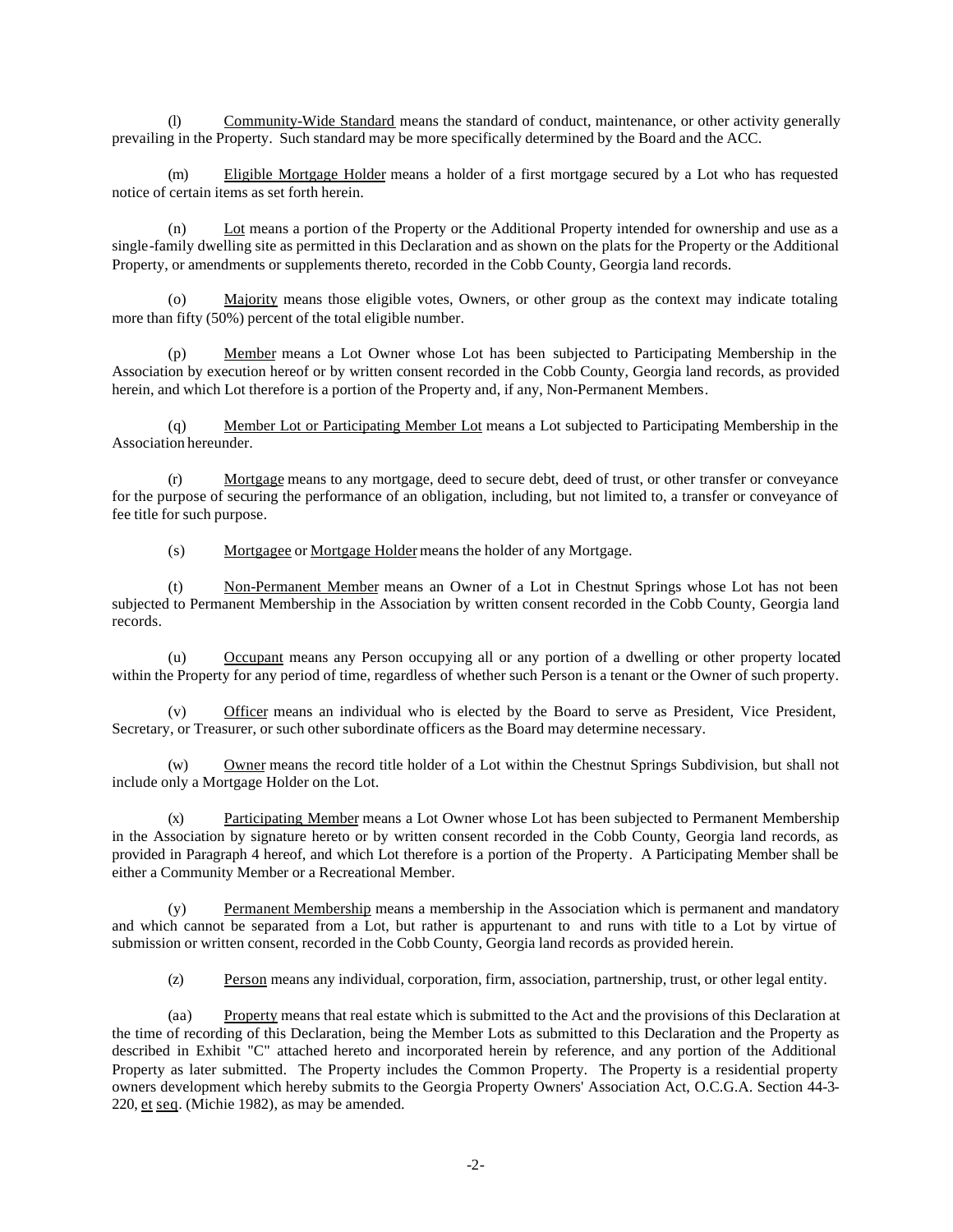(bb) Recreational Membership means a Participating, Permanent Membership in the Association wherein the Recreational Member shall have the right to vote on any and all matters and shall have a right to use and enjoy any and all Chestnut Springs recreational facilities, including but not limited to the pool and tennis facilities, lake and the clubhouse facility, as well as all other recreational facilities. Recreational Members shall automatically be Community Members.

#### 3. LOCATION, PROPERTY DESCRIPTION, AND PLATS.

The Property subject to this Declaration and the Act is located in Land Lots 813, 814, 815, 842 and 843 of the 16th District, 2nd Section of Cobb County, Georgia, being more particularly described in the signatory portion of this Declaration and in Exhibits "A" and "C" attached to this Declaration, which exhibits are specifically incorporated herein by this reference. Plats of survey relating to the Property have been filed in Plat Book 89, Page 83; Plat Book 76, Page 117; Plat Book 75, Page 53; Plat Book 76, Page 162; Plat Book 79, Page 157; Plat Book 79, Page 1; Plat Book 89, Page 84 and Plat Book 85, Page 84 of the Cobb County, Georgia records (collectively the "Plats"). he Plats are incorporated herein by reference as fully as if the same were set forth in their entirety herein.

### 4. EFFECTIVE DATE.

This Declaration shall not be effective, whether or not it is recorded, until and unless: (a) this Declaration and the signature pages of Owners attached hereto have been recorded in the Cobb County, Georgia land records, (b) at least one hundred sixty-five (165) Owners have signed this Declaration, and (c) the Association, acting by and through its Board of Directors has determined, in its discretion, to record this Declaration and the Exhibits thereto, such determination being conclusively illustrated by execution of this Declaration by two Association officers. An open enrollment period shall begin on the Effective Date of this Declaration and shall continue for a period of thirty (30) calendar days thereafter. Owners who have not signed this Declaration before the Effective Date shall be permitted to execute a Consent Form (which is identical to the Model Consent Form attached hereto and incorporated herein as Exhibit "B") and become Participating Members of the Association with the same rights and obligations as all other Participating Members and with no obligation to pay any Initiation Fee or other penalty during said open enrollment period. Submission of portions of the Additional Property, through the use of a Consent Form identical to Exhibit "B" hereto may be accomplished by the recording of such form at any time and from time to time subsequent to the recording of this Declaration, subject to the terms of this Declaration, provided, the Board shall have the discretion to accept such additional Consent Forms on such terms and form as they determine in their discretion (including the payment of an initiation fee) and such Consent Forms shall be valid only if executed by at least one officer of the Association and recorded by the A ssociation.

# 5. ASSOCIATION MEMBERSHIP AND VOTING RIGHTS.

# (a) Membership Categories.

(i) Recreational Members. Each Person who is the record owner of a fee or undivided interest in any Lot, and whose Lot is submitted to the Recreational Membership in the Association by execution hereof or by a Consent Form (as set forth above) recorded in the Cobb County, Georgia land records, shall be a Participating Member of the Association and shall be entitled to vote as set forth herein and in the Bylaws of the Association on any and all matters and shall have a right to enjoy any and all Chestnut Springs recreational facilities. Participating Membership shall be appurtenant to and may not be separated from ownership of any such Member Lot.

Recreational Members shall automatically be Community Members. An Owner listed on Exhibit "A" of this Declaration, may convert or change his or her Recreational Membership on the Lot Number designated in Exhibit "A" to a Community Membership so long as said Owner provides written notification to the Board no later than thirty (30) days prior to the due date for annual fees for such membership. Change in membership status shall occur no more than once per calendar year.

(ii) Community Members. Each Person who is the record owner of a fee or undivided interest in any Lot, and whose Lot is submitted to Community Membership in the Association by execution hereof or by a Consent Form (as set forth above) recorded in the Cobb County, Georgia land records, shall be a Participating Member of the Association and shall be entitled to vote as set forth herein and in the Bylaws of the Association on any and all matters. Community Members shall not have any right to use or enjoy any of the Chestnut Springs pool and tennis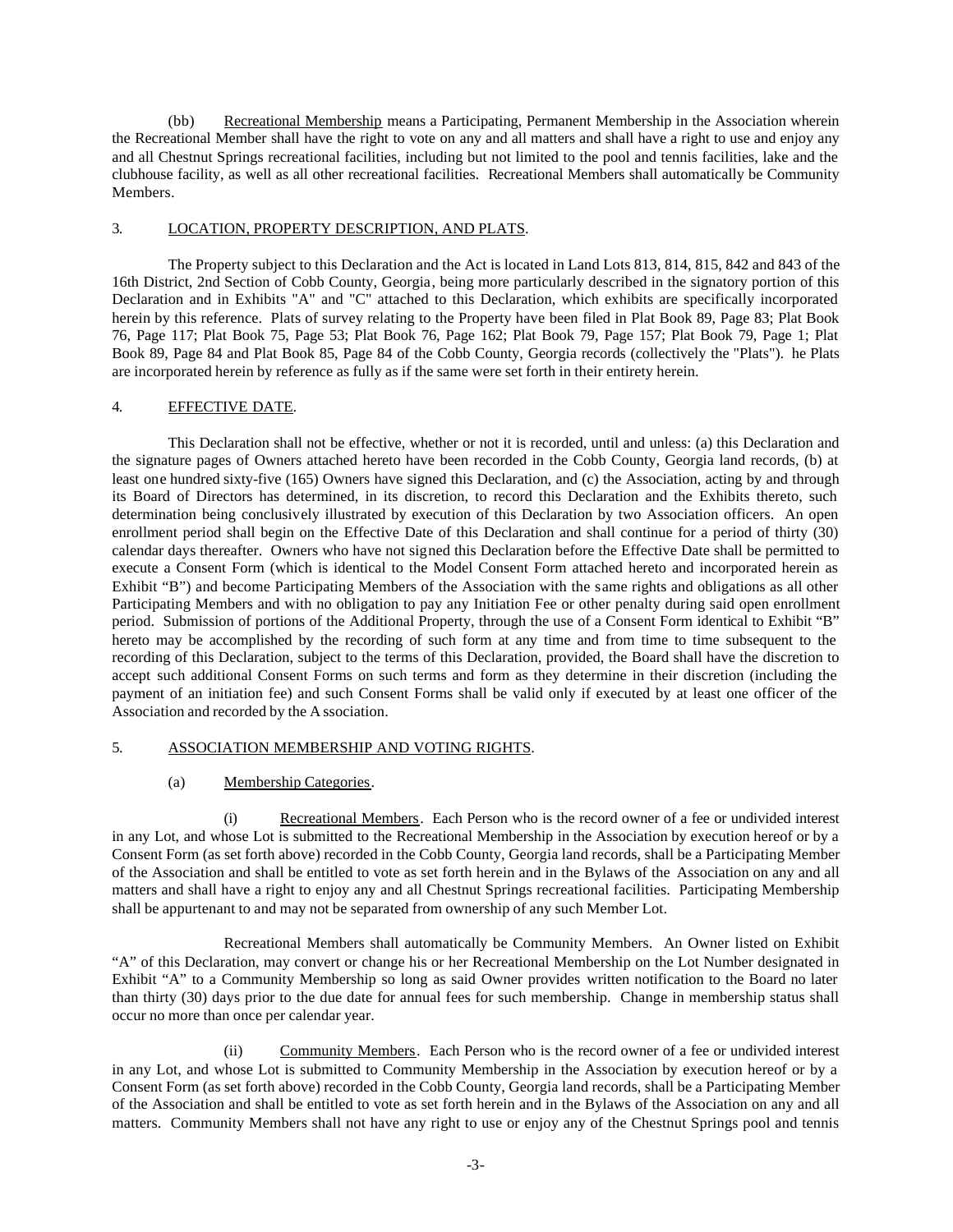facilities. Community Members shall be entitled to use only the lake and clubhouse facilities. Participating Membership shall be appurtenant to and may not be separated from ownership of any such Member Lot.

An Owner listed on Exhibit "A" of this Declaration, may convert or change his or her Community Membership on the Lot Number designated in Exhibit "A" to a Recreational Membership so long as said Owner provides written notification to the Board no later than thirty (30) days prior to the due date for annual fees for such membership. Change in membership status shall occur no more than once per calendar year.

### **UPON CONVEYANCE OR TRANSFER OF A LOT WHOSE CURRENT OWNER HAS EXECUTED THIS DECLARATION SUBJECTING SUCH OWNER'S LOT TO RECREATIONAL MEMBERSHIP OR COMMUNITY MEMBERSHIP (OTHER THAN A CONVEYANCE TO THE OWNER'S SPOUSE OR TO THE HEIRS OF THE OWNER UPON THE OWNER'S DEATH), SUCH LOT SHALL AUTOMATICALLY CONVERT TO RECREATIONAL MEMBERSHIP AND SHALL BE SUBJECT TO THE RIGHTS AND OBLIGATIONS OF FULL MEMBERSHIP WITHOUT THE ABILITY TO CONVERT OR CHANGE SAID RECREATIONAL MEMBERSHIP THEREAFTER.**

(b) General Provisions. All Occupants of Member Lots shall have all privileges to use the Common Property of the Association and shall be subject to all restrictions governing the Property and Common Property. Except as specifically provided in the Bylaws regarding rights of spouses of Members to vote and hold office, other residents who are not Members shall not have the right to vote or hold office.

The definition of Member is not intended to include Persons who hold an interest merely as security for the performance of an obligation, and the giving of a security interest shall not terminate an Owner's membership. No Owner, whether one or more Persons, shall have more than one (1) membership per Lot owned. In the event of multiple Owners of a Member Lot, votes and rights of use and enjoyment shall be as provided in this Declaration and in the Bylaws. Any rights and privileges of membership, including the right to vote and to hold office, may be exercised by a Participating Member or the Participating Member's spouse, but in no event shall more than one (1) vote be cast nor office held for each Member Lot owned.

An Owner or Occupant of a Lot that is not a Recreational Memb er Lot shall not use any portion of the Chestnut Springs pool and tennis facilities, except by invitation of the Board of Directors or if they have purchased a yearly use pass.

(c) Voting. Participating Members shall be entitled to one (1) equal vote for each Member Lot owned. When more than one (1) Person holds an ownership interest in any Member Lot, the vote for such Member Lot shall be exercised as those Owners determine among themselves and advise the Secretary prior to any meeting. In the absence of such advice, the Member Lot's vote shall be suspended in the event more than one (1) Person seeks to exercise it. Recreational Members and Community Members shall be entitled to vote on any and all matters.

#### 6. ASSOCIATION RIGHTS AND RESTRICTIONS.

The Association, acting through its Board of Directors, shall have the right and authority, in addition to and not in limitation of all other rights it may have:

(a) to make and to enforce reasonable rules and regulations governing the use of the Property, including the Member Lots and the Common Property;

(b) to enforce the provisions of this Declaration, Bylaws, and rules and regulations concerning the Common Property and to enforce the Protective Covenants for Chestnut Springs as shown on the Chestnut Springs Plats and as listed in the Original Declaration (in case of any conflict between this Declaration and the Original Declaration and the Plats, this Declaration shall control) by imposing reasonable monetary fines, suspending use and voting privileges of Recreational and Community Members (as provided herein and in Section 44-3-223 of the Act), suspending or revoking use and membership privileges of Non-Permanent Members, and using any other legal or equitable means, including self-help. As to all Participating Members and Lots, the Association shall be deemed substituted for the terms "Chestnut Springs" and "Architectural Control Committee" referenced in the Original Declaration. This Declaration shall be in addition and shall not be limited by the Original Declaration and Plats. These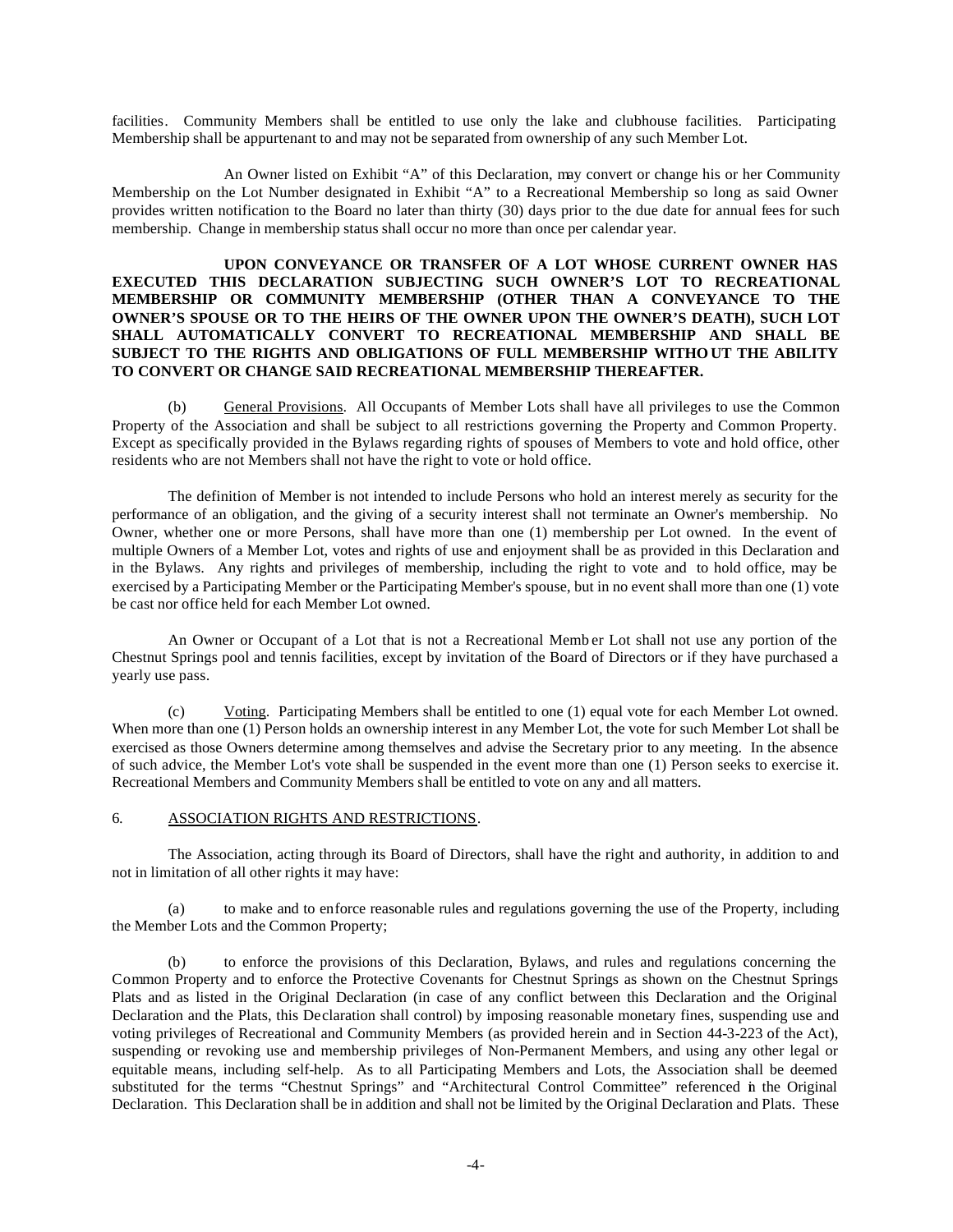powers, however, shall not limit any other legal means of enforcing the use restrictions or Association rules and regulations by either the Association or, in an appropriate case, by an aggrieved owner;

(c) to control, manage, operate, maintain, replace and, in the Board's discretion, improve all portions of the Common Property for which the Association is assigned maintenance responsibility under this Declaration;

(d) to determine, in its discretion, the terms of use of the Common Property by Non-Permanent Members;

(e) to grant permits, licenses, utility easements, and other easements, permits, public rights-of-way or licenses necessary for the proper maintenance or operation of the Common Property under, through, or over the Common Property, as may be reasonably necessary to or desirable for the ongoing development and operation of the Common Property;

(f) to deal with the Common Property in the event of damage or destruction as a result of casualty loss, condemnation or eminent domain, in accordance with the provisions of this Declaration;

- (g) to represent the Members in dealing with governmental entities including the Common Property; and
- (h) to acquire, hold and dispose of tangible and intangible personal property and real property.

#### 7. USE RESTRICTIONS.

Any covenants, conditions or restrictions, including, but not limited to those use restrictions which existed prior to the recording of this Declaration and the ability to enforce such restrictions, by any Person, shall not be altered, amended or affected by this Declaration as to Non-Participating Members who are Owners of Lots. All Persons entitled to enforce such restrictions shall be entitled to continue to do so. Additionally, all such covenants, conditions and restrictions shall be enforceable by the Association against any and all Participating Members. (In the event of any conflict between this Declaration and the Original Declaration or the Plats, this Declaration shall control.)

Each Participating Member shall be responsible for ensuring that the Owner's family, guests, tenants and Occupants comply with all provisions of this Declaration, the Bylaws and the rules and regulations of the Association. Furthermore, each Participating Member and Occupant of a Participating Member Lot shall always endeavor to observe and promote the cooperative purposes for which the Association was established. In addition to any rights the Association may have against the Participating Member's family, guests, tenants or Occupants, the Association may take action under this Declaration against the Participating Member as if the Participating Member committed the violation in conjunction with the Participating Member's family, guests, tenants or Occupants.

#### 8. ARCHITECTURAL CONTROL COMMITTEE.

Any architectural control covenants, conditions or restrictions, including, but not limited to those which existed prior to the recording of this Declaration and the ability to enforce such restrictions, by any Person, shall not be altered, amended or affected by this Declaration as to Non-Participating Members who are Owners of Lots. All Persons entitled to enforce such architectural controls shall be entitled to continue to do so. All such architectural control covenants, conditions and restrictions shall be enforceable by the Association Board of Directors and Architectural Control Committee ("ACC") against any and all Participating Members. (In the event of any conflict between this Declaration and the Original Declaration or the Plats, this Declaration shall control.)

#### 9. ASSESSMENTS.

(a) General. The Association shall have the power to levy assessments or dues against all Members as provided herein and in the Bylaws. The assessments for Common Expenses provided for herein shall be used for the general purposes of maintaining, repairing, replacing, insuring, managing, operating and, in the Board's discretion, improving the Common Property, otherwise operating the Property, enforcing this Declaration and other covenants upon the Property, paying for utility services serving the Common Property, maintaining a reserve fund for future Common Property maintenance, repairs or improvements, and promoting the recreation, health, safety, welfare, common benefit, and enjoyment of the Participating Members and Occupants of Member Lots in the Property and the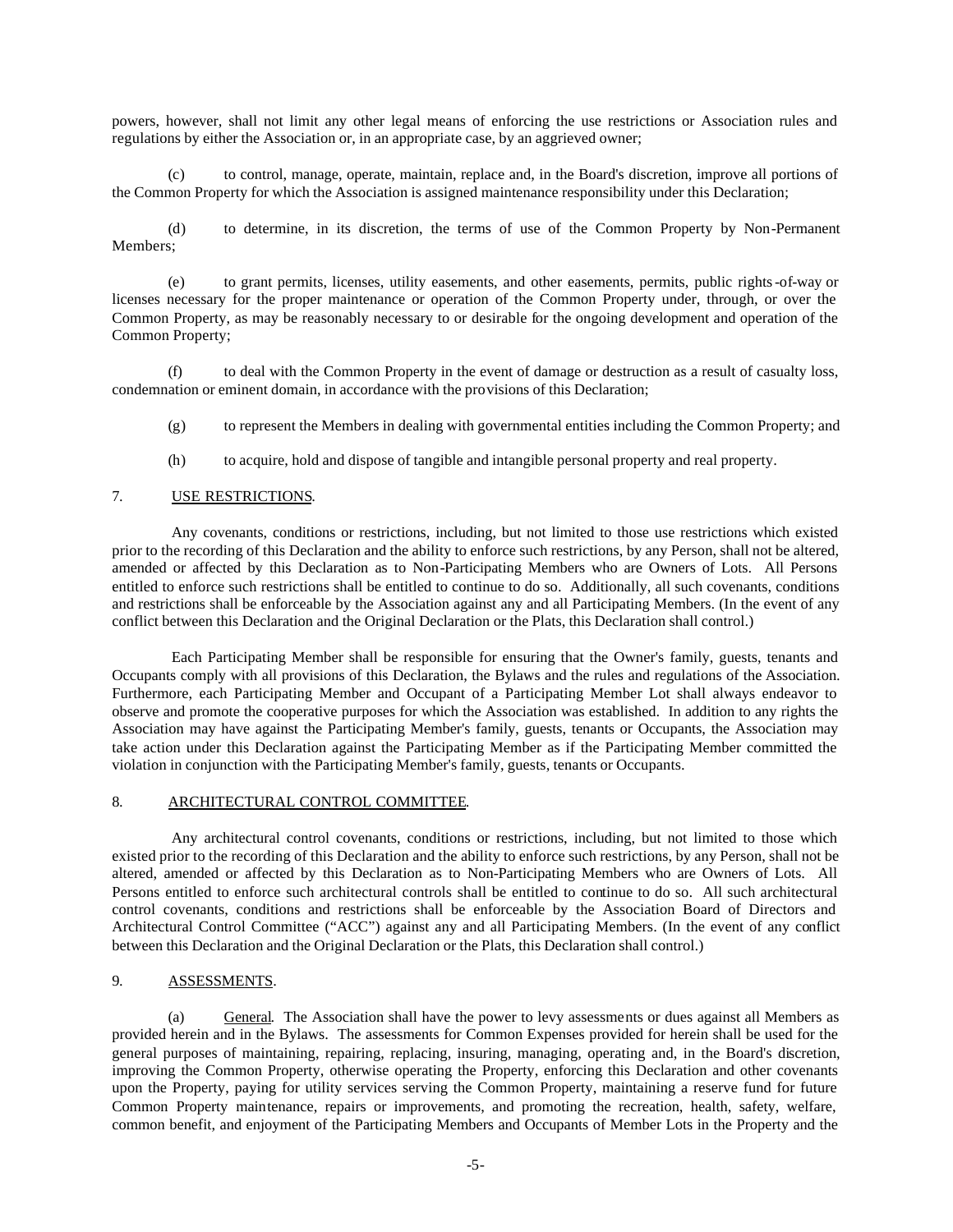Participating Members, as may be more specifically authorized from time to time by the Board. Except as otherwise provided herein, all Lots in one category of Participating Membership are hereby allocated equal liability for Common Expenses as all other Lots in the same category, which need not be equal with that of the Lots in a different category of Permanent Membership or of Non-Permanent Members.

(b) Participating Members: Creation of the Lien and Personal Obligation For Assessments. Each Owner of a Participating Member Lot, by acceptance of a deed therefor, whether or not it shall be so expressed in such deed, is deemed to covenant and agree to pay to the Association: (i) annual assessments (dues) or charges; (ii) special assessments, such assessments to be established and collected as hereinafter provided; and (iii) specific assessments against any particular Lot which are established pursuant to the terms of this Declaration.

All such assessments, together with charges, interest, costs, and reasonable attorney's fees actually incurred, in the maximum amount permitted under the Act, shall be a charge on such Participating Member Lot and shall be a continuing lien upon the Lot against which each assessment is made. Such amounts shall also be the personal obligation of the Person who was the Owner of such Lot at the time when the assessment fell due. Each Owner of a Participating Member Lot and his or her grantee shall be jointly and severally liable for all assessments and charges due and payable at the time of any conveyance. Assessments shall be paid in such manner and on such dates as may be fixed by the Board of Directors, which may include acceleration of any unpaid portion of any annual or special assessment for delinquent Participating Members upon ten (10) days written notice. If the Board authorizes payment of the annual assessment in installments, the Board may levy an additional charge on each installment, such amount not to exceed five percent (5%) of the amount of the installment payment.

The lien provided for herein shall have priority as set forth in the Act. The sale or transfer of any Member Lot pursuant to foreclosure of a first Mortgage shall extinguish the lien for assessments as to payments coming due prior to such sale or transfer. No sale or transfer shall relieve such Memb er Lot from liability for any assessments thereafter coming due or from the lien thereof. No Participating Member may exempt himself or herself from liability for or otherwise withhold payment of assessments for any reason whatsoever.

(c) Delinquent Assessments. All assessments and related charges not paid on or before the due date established by the Board shall be delinquent, and the Member shall be in default.

(i) If the annual assessments or any part or installment thereof is not paid in full within fifteen (15) days of the due date, a late charge equal to the greater of ten (\$10.00) dollars or ten (10%) percent of the amount not paid may be imposed without further notice or warning to the delinquent Member, and interest at the highest rate permitted under the Act (or the highest rate otherwise permitted under Georgia law for Non-Permanent Members) shall accrue from the due date.

(ii) For Participating Members, the Association, acting through the Board, must notify Participating Members in writing if any amount remains unpaid for more than thirty (30) days. After such notice has been sent to the delinquent Participating Member, the Association, acting through the Board, may suspend the Participating Member's right to use the Common Property if the amounts remain unpaid for more than sixty (60) days. The Association, acting through the Board, may also institute suit to collect all amounts due pursuant to the provisions of the Declaration, the Bylaws, and the Act, if the amounts remain unpaid for more than sixty (60) days.

(iii) For Non-Permanent Members, such membership becomes valid and effective only upon receipt by the Association of the full amount of any assessments or other charges due from such Non-Permanent Member. Should the full amount of any assessments or other charges due from a Non-Permanent Member, or any portion thereof, remain unpaid more than thirty (30) days, the Association may revoke and/or suspend such Owner's Non-Permanent Membership in the Association upon ten (10) days written notice.

(iv) If part payment of assessments and related charges is made, the amount received shall be applied first to costs and attorneys fees, as applicable, and then, in order, to late charges, interest, delinquent assessments, and current assessments.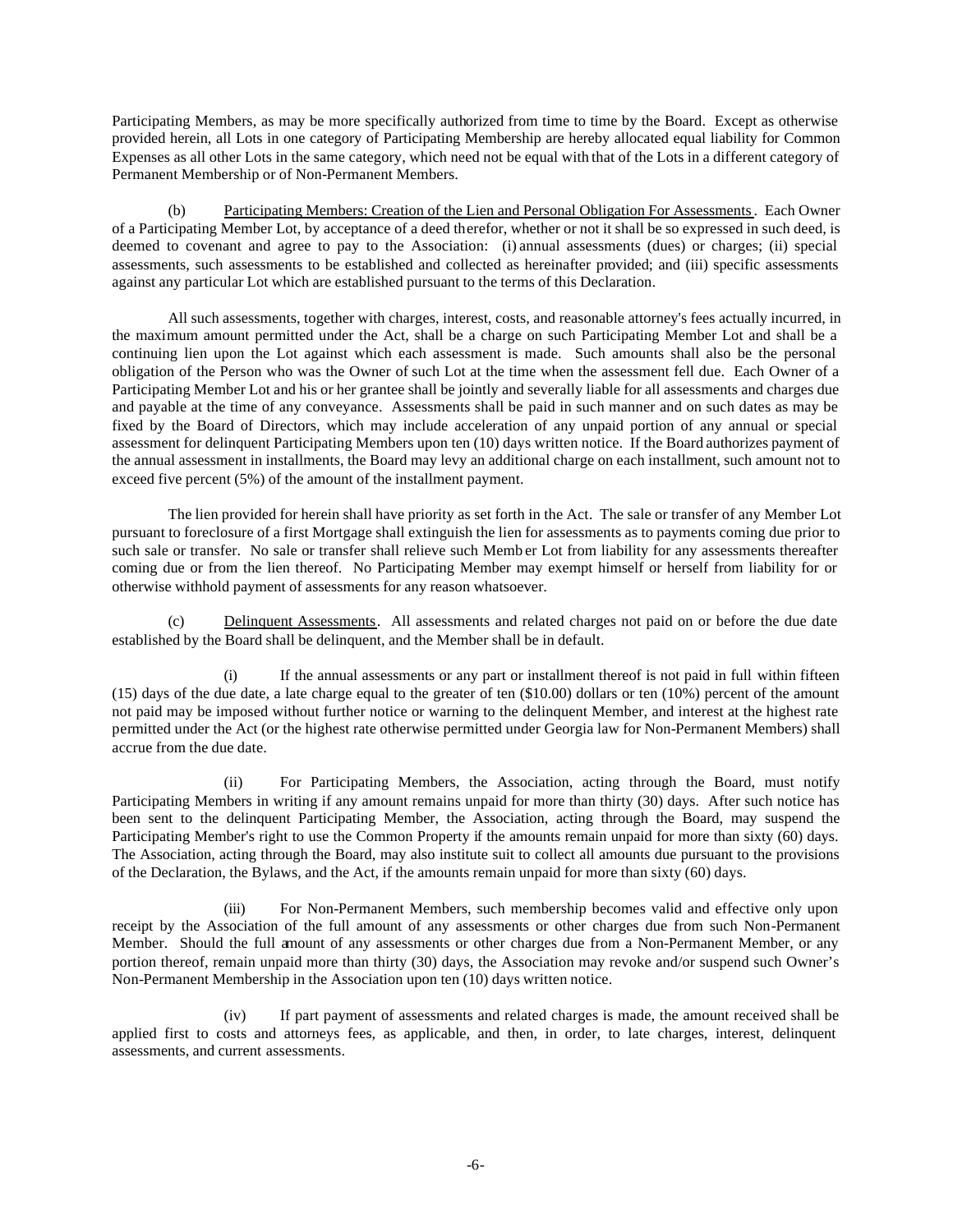#### (d) Computation of Operating Budget and Assessment.

(i) Community Member Assessment. The annual assessment for Community Members shall be established pursuant to a general budget created and adopted by the Board, covering the estimated costs of maintaining and operating the Common Property and otherwise operating the Property during the next fiscal year for which a general budget has not been adopted. The general budget shall include amounts to cover anticipated Common Expenses of operating, maintaining, repairing, improving and managing all of the Common Property, except the pool and tennis facilities, including insurance, legal, accounting and other professional fees, landscaping costs, and a reserve or capital contribution related to maintenance, repair, improvement and operation of the Common Property, except the pool and tennis facilities. The general budget shall reflect anticipated income to be received from Non-Permanent Members, and the Community Member assessment shall be determined from the general budget prepared by the Board.

Under no circumstances shall the Community Member annual assessment exceed thirty-three (33%) percent of the Recreational Member annual assessment. The annual assessment for Community Members for the year of 2002 shall be \$100.00 and said assessment shall be due and payable to the Association on or before April 1, 2002.

(ii) Recreational Member Assessment. The annual assessment for Recreational Members shall be established by adding the annual assessment for Community Members and an amount calculated pursuant to a recreation budget created and adopted by the Board, covering the estimated costs of maintaining and operating the pool and tennis facilities during the next fiscal year for which a recreation budget has not been adopted. The recreation budget shall include amounts to cover anticipated Common Expenses of operating, maintaining, repairing, improving and managing the pool and tennis facilities and a reserve or capital contribution related to maintenance, repair, improvement and operation of the pool and tennis facilities. The recreation budget shall reflect anticipated income to be received from Non-Permanent Members, and the Recreational Member assessment shall be determined from the recreation budget prepared by the Board plus the annual assessment for Community Members.

The annual assessment for Recreational Members for the year of 2002 shall be \$375.00 and said assessment shall be due and payable to the Association on or before April 1, 2002.

(iii) Notice and Approval of Budgets and Assessments. The Board shall cause the budgets and notices of the Community and Recreational assessments to be delivered to the respective Participating Members at least twenty-one (21) days prior to the Association's annual meeting or a specially called meeting. The budgets and the assessments shall become effective unless disapproved at such meeting by a vote of a majority of the total Association Participating Members; provided, however, if a quorum is not obtained at such meeting, the budgets and assessments shall become effective even though a vote to disapprove them could not be called at this meeting.

Notwithstanding the above, however, if the Participating Members disapprove the pro posed budgets or the Board fails for any reason to determine the budgets for the succeeding year, then, until the budgets are determined as provided herein, the budgets in effective for the current year shall continue for the succeeding year, and the Board may propose new budgets at any time during the year by causing the proposed budgets and assessments to be delivered to the respective Participating Members at least thirty (30) days prior to the proposed effective date thereof. Unless a special meeting is requested by the Participating Members, as provided in the Bylaws for special meetings, the new budgets and assessments shall take effect without a meeting of the Participating Members.

(e) Initiation Fee. Subsequent to the Enrollment Period, the Board will require a non-refundable Initiation Fee in the amount of \$2,000.00 in order for the Owner of a Lot to become a Participating Member of the Association as a Recreational Member. No other membership type will be offered subsequent to the Enrollment Period. Any such Initiation Fee shall also include payment of the total annual assessments levied for Recreational Memberships for each year subsequent to the Effective Date of this Declaration. The new Participating Member also shall be responsible for the payment of any and all fees and expenses incurred by the Association in submitting the Owner's Lot to Participating Membership in the Association, including but not limited to all attorney's fees, recording fees and any related charges. Subsequent to the open Enrollment Period, Owners may join the Association pursuant to this provision as Recreational Members. If the Owner of a non-member Lot becomes a Recreational Member pursuant to this provision, the membership status of that Lot may not be changed to any other level, classification or category of membership.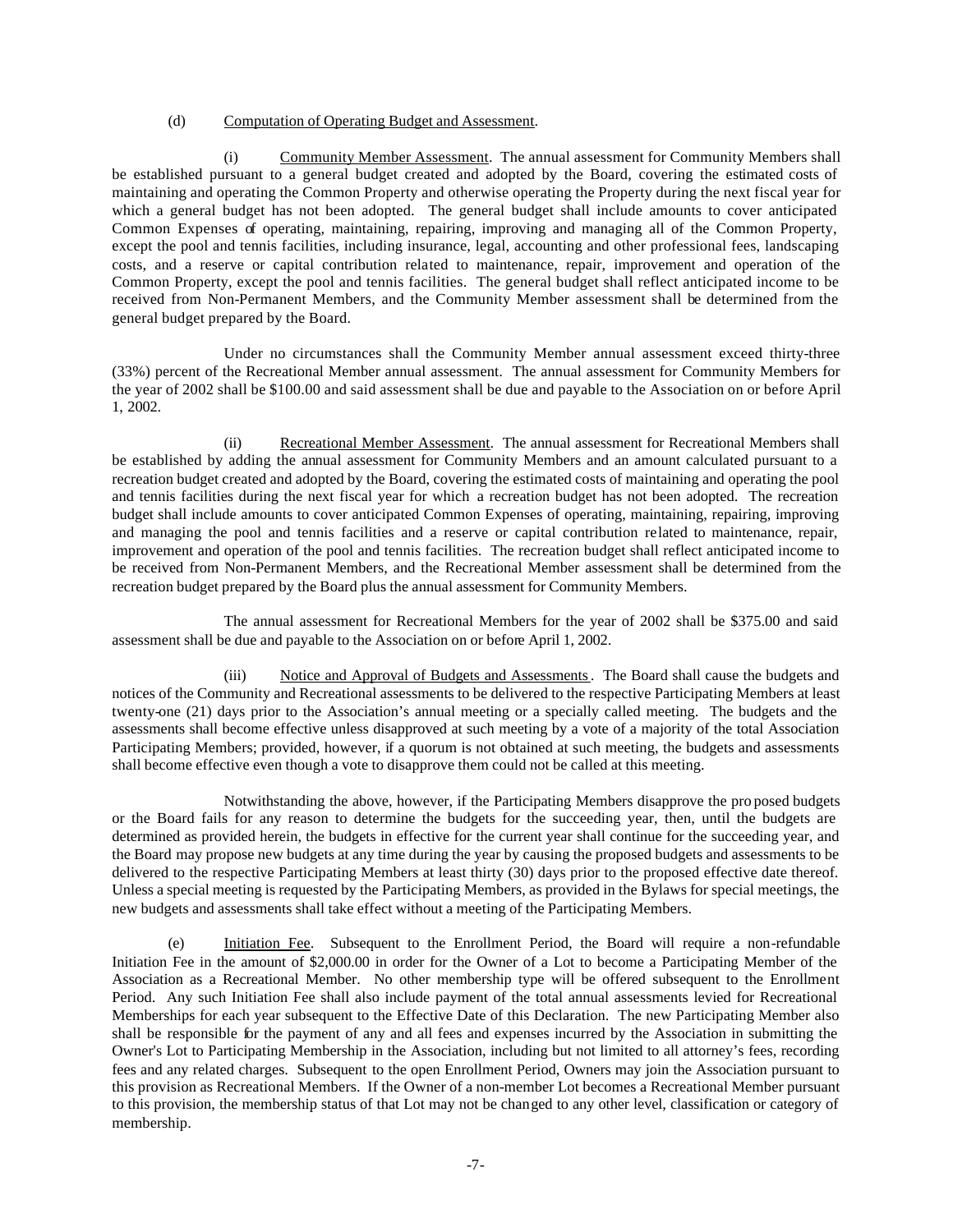(f) Special Assessments. In addition to the annual assessment provided for above, the Board may at any time levy a special assessment for any purpose against all Participating Members, notice of which shall be sent to all Participating Members; provided, however, prior to becoming effective, any special assessment first shall be approved by the affirmative vote of at least two-thirds (2/3) of eligible Participating Members entitled to vote thereon who are present or represented by proxy at a duly called meeting, notice of which shall specify that purpose, or by ballot specifying that purpose.

(g) Capital Budget and Reserve Contribution. As part of the annual general budget and recreation budget and assessments, the Board may fix and establish an annual reserve or capital contribution, in an amount sufficient to permit meeting the projected capital and future needs of the Association.

(h) Statement of Account. Any Participating Member, Mortgage holder, or a Person having executed a contract for the purchase of a Member Lot, or a lender considering a loan to be secured by a Member Lot, shall be entitled, upon written request, to a statement from the Association setting forth the amount of assessments due and unpaid, including any late charges, interest or other charges against a Member Lot. The Association shall respond in writing within five (5) days of receipt of the request for a statement; provided, however, the Association may require the payment of a fee, not exceeding ten (\$10.00) dollars, or such higher amount as authorized by the Act, as a prerequisite to the issuance of such a statement. Such written statement shall be binding on the Association as to the amount of assessments due on the Lot as of the date specified therein.

(i) Specific Assessments. In the discretion of the Board, any Association Common Expenses occasioned by the conduct of less than all of those entitled to occupy all of the Member Lots or by the licensees or invitees of any such Member Lot(s), including but not limited to reasonable attorneys fees actually incurred by the Association, may be specially assessed against such Member Lot(s). Failure of the Board to exercise its authority under this Paragraph shall not be grounds for any action against the Association or the Board and shall not constitute a waiver of the Board's right to exercise its authority under this Paragraph in the future with respect to any expenses, including an expense for which the Board has not previously exercised its authority under this Paragraph.

## 10. MAINTENANCE.

(a) Association's Responsibility. The Association shall maintain and keep in good repair the Common Property. This maintenance shall include, without limitation, maintenance, repair, and replacement subject to any insurance then in effect, of all landscaping, grass areas, paving and other improvements situated on the Common Property. The Association shall have the right, but not the obligation, to maintain other property not owned by the Association where the Board has determined that such maintenance would benefit all Participating Members. The Association shall also maintain and keep in good repair all water and sewer pipes or facilities which serve the Common Property, to the extent that such pipes and facilities are not maintained by public, private, or municipal utility companies.

The foregoing maintenance shall be performed consistent with the Community-Wide Standard. The Association shall not be liable to any Participating Member, or any Participating Member's Occupant, tenant, guest or family for any damage or injury caused in whole or in part by the Association's failure to discharge its responsibilities under this Declaration where such damage or injury is not a foreseeable, natural result of the Association's failure to discharge its responsibilities.

(b) Maintenance Standards and Interpretation. The maintenance standards and the enforcement thereof and the interpretation of maintenance obligations under this Declaration may vary from one term of the Board to another term of the Board. These variances shall not constitute a waiver by the Board of the right to adopt and enforce maintenance standards under this Paragraph. No decision or interpretation by the Board shall constitute a binding precedent with respect to subsequent decisions or interpretations of the Board.

# 11. GENERAL PROVISIONS.

(a) Security. The Association may, but shall not be required to, from time to time, provide measures or take actions which directly or indirectly improve safety on the Property; however, each Participating Member, for himself or herself and his or her Occupants, tenants, guests, licensees, and invitees, acknowledges and agrees that the Association is not a provider of security and shall have no duty to provide security on the Property. It shall be the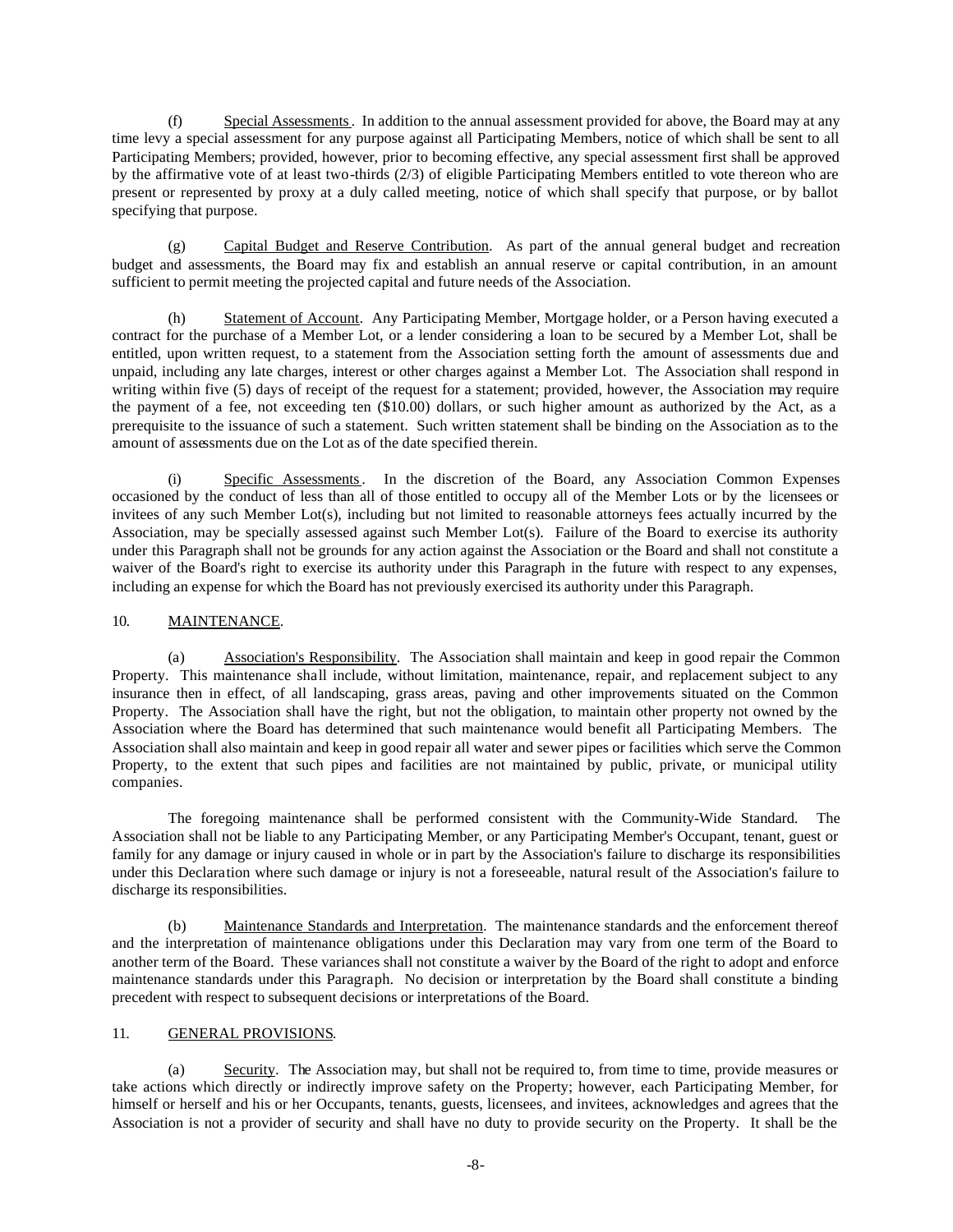responsibility of each Participating Member to protect his or her person and property and all responsibility to provide security shall lie solely with each Participating Member and/or Occupant. The Association shall not be held liable for any loss or damage by reason of failure to provide adequate security or ineffectiveness of security measures undertaken.

(b) Submission of Common Property. The Common Property of the Association shall be deemed submitted to this Declaration pursuant to execution of this Declaration by the Association.

(c) Indemnification. The Association shall indemnify every officer, director and committee member against any and all expenses, including, without limitation, attorney's fees, imposed upon or reasonably incurred by any officer, director or committee member in connection with any action, suit, or other proceeding (including settlement of any suit or proceeding, if approved by the then Board of Directors) to which such officer, director or committee member may be a party by reason of being or having been an officer, director or committee member. The officers, directors and committee members shall not be liable for any mistake of judgment, negligent or otherwise, except for their own individual willful misfeasance, malfeasance, misconduct, or bad faith. The officers, directors and committee members shall have no personal liability with respect to any contract or other commitment made by them, in good faith, on behalf of the Association (except to the extent that such officers, directors or committee members may also be members of the Association), and the Association shall indemnify and forever hold each such officer, director and committee member free and harmless against any and all liability to others on account of any such contract or commitment. Any right to indemnification provided for herein shall not be exclusive of any other rights to which any officer, director or committee memb er, or former officer, director or committee member, may be entitled. The Association shall maintain adequate general liability and officers', directors' and committee members' liability insurance to fund this obligation, if such coverage is reasonably available.

(d) No Discrimination. No action shall be taken by the Association or the Board of Directors which would unlawfully discriminate against any person on the basis of race, creed, color, national origin, religion, sex, familial status or handicap.

(e) Implied Rights. The Association may exercise any right or privilege given to it expressly by this Declaration, the Bylaws, the Articles of Incorporation, any use restriction or rule, and every other right or privilege reasonably to be implied from the existence of any right or privilege given to it therein or reasonably necessary to effectuate any such right or privilege.

#### 12. AMENDMENTS.

Except where a higher vote is required for action under any other provisions of this Declaration, in which case such higher vote shall be necessary to amend such provision, this Declaration may be amended by the affirmative vote, written consent, or any combination of affirmative vote and written consent of the Participating Members of the Association holding sixty-six and two-thirds (66-2/3%) percent of the total eligible vote thereof. Notice of a meeting, if any, at which a proposed amendment will be considered shall state the fact of consideration and the subject matter of the proposed amendment. No amendment shall be effective until certified by the President and Secretary of the Association and recorded in the Cobb County, Georgia land records.

In addition to the above, material amendments to this Declaration must be approved by Eligible Mortgage Holders who represent at least fifty-one (51%) percent of the votes of Member Lots that are subject to Mortgages held by Eligible Mortgage Holders. Notwithstanding the above, the approval of any proposed amendment by an Eligible Mortgage Holder shall be deemed implied and consented to if the Eligible Mortgage Holder fails to submit a response to any written proposal for an amendment within thirty (30) days after the Eligible Mortgage Holder receives notice of the proposed amendment sent by certified or registered mail, return receipt requested.

Notwithstanding the foregoing, the Board of Directors, without the necessity of a vote from the owners, may amend this Declaration to comply with the Act, any applicable state, city or federal law, including but not limited to, compliance with applicable guidelines of the Federal National Mortgage Association ("Fannie Mae"), the Department of Housing and Urban Development ("HUD") and the Veterans Administration ("VA").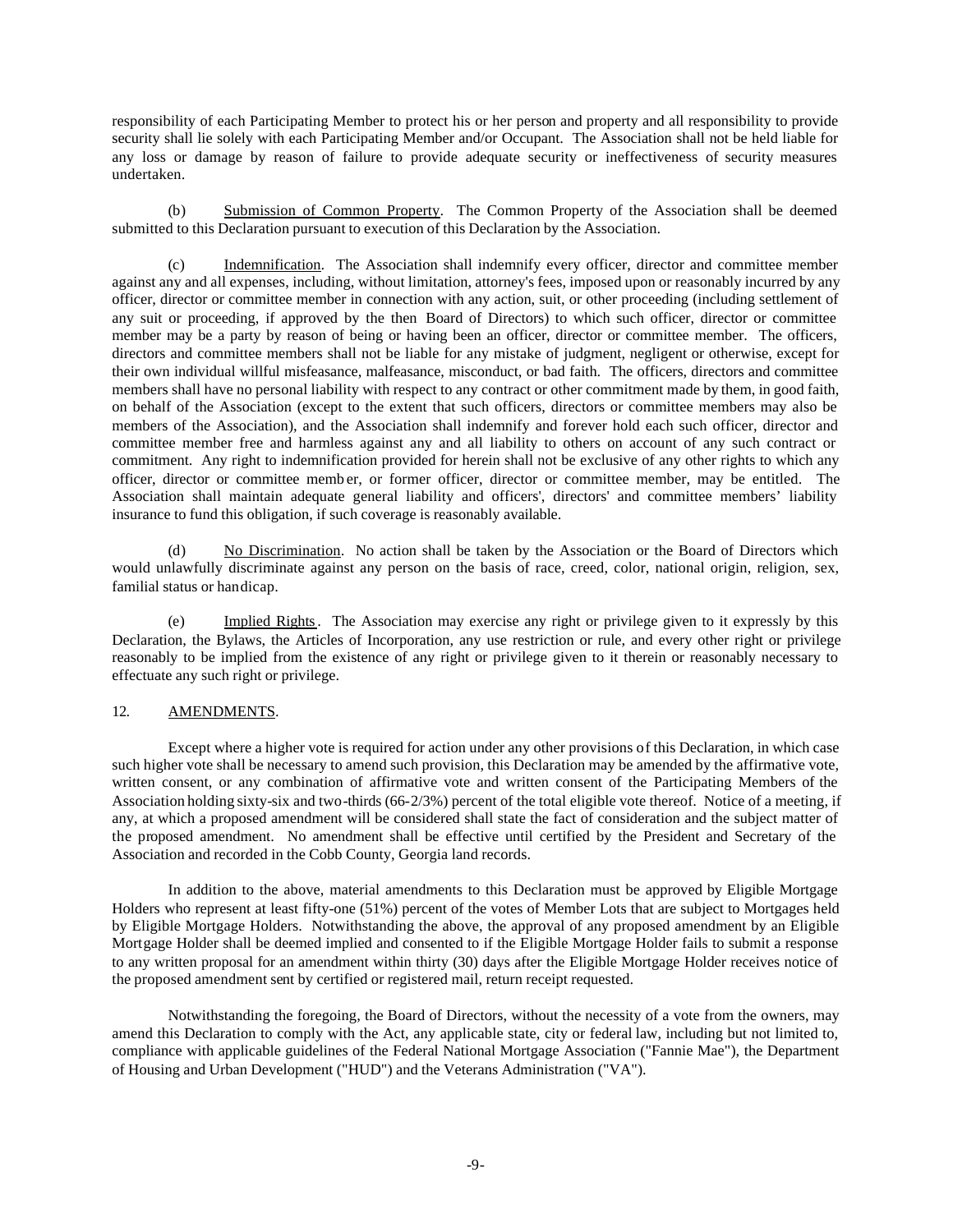Any action to challenge the validity of an amendment adopted under this Paragraph must be brought within one (1) year of the effective date of such amendment. No action to challenge such amendment may be brought after such time. The preambles to this Declaration are incorporated herein by this reference.

## 13. INSURANCE.

(a) The Association's Board or its duly authorized agent shall have the authority to and, if reasonably available, shall obtain insurance for all insurable improvements on the Common Property. This insurance shall include fire and extended coverage, including coverage for vandalism and malicious mischief and shall be in an amount sufficient to cover the full replacement cost of any repair or reconstruction in the event of damage or destruction from any such hazard. Alternatively, the Board may purchase "all-risk" coverage in like amounts.

(b) The Board shall obtain a public liability policy applicable to the Common Property covering the Association and its Members for all damage or injury caused by the negligence of the Association or any of its Members or agents in their capacities as such, and, if reasonably available, directors' and officers' liability insurance. The public liability policy shall have a combined single limit of at least One Million (\$1,000,000.00) Dollars.

(c) Premiums for all insurance obtained by the Association shall be a Common Expense of the Association. The policies may contain a reasonable deductible, and the amount thereof shall not be subtracted from the face amount of the policy in determining whether the insurance at least equals the full replacement cost.

(d) All such insurance coverage obtained by the Board shall be written in the name of the Association, as trustee, for the benefit of the Association and its members.

(e) The Board, in its reasonable discretion, also may maintain as a Common Expense a fidelity bond or similar coverage on directors, officers, employees or other Persons handling or responsible for the Association's funds, in an amount determined in the Board's business judgment.

#### 14. REPAIR AND RECONSTRUCTION.

In the event of damage to or destruction of all or any part of the Common Property as a result of fire or other casualty, unless eighty (80%) percent of the Participating Members vote not to proceed with the reconstruction and repair of the structure, the Board or its duly authorized agent shall arrange for and supervise the prompt repair and restoration of the structure. In the event of substantial damage or destruction, Eligible Mortgage Holders on a Member Lot shall be entitled to written notice of the damage.

(a) Cost Estimates. Immediately after a fire or other casualty causing damage to the Common Property, the Board shall obtain reliable and detailed estimates of the cost of repairing and restoring the structures thereon to substantially the condition which existed before such casualty, allowing for any changes or improvements necessitated by changes in applicable building codes. Such costs may also include professional fees and premiums for such bonds as the Board determines to be necessary.

(b) Source and Allocation of Proceeds. If the proceeds of insurance are not sufficient to defray the estimated costs of reconstruction and repair, as determined by the Board, or if at any time during the reconstruction and repair or upon completion of reconstruction and repair the funds for the payment of the costs thereof are insufficient, a special assessment shall be made against all of the Participating Members with a vote of the Participating Members in compliance with Paragraph 8(f) above. If after repair and reconstruction is completed there is a surplus of funds, such funds shall be common funds of the Association to be used as directed by the Board.

(c) Plans and Specifications. Any such reconstruction or repair shall be substantially in accordance with the plans and specifications under which the Common Property was originally constructed, except where changes are necessary to comply with current applicable building codes.

(d) Construction Fund. The net proceeds of the insurance collected on account of a casualty and the funds collected by the Association from assessments against Participating Members on account of such casualty shall constitute a construction fund which shall be disbursed in payment of the cost of reconstruction and repair in the manner set forth in this Paragraph to be disbursed by the Association in appropriate progress payments to such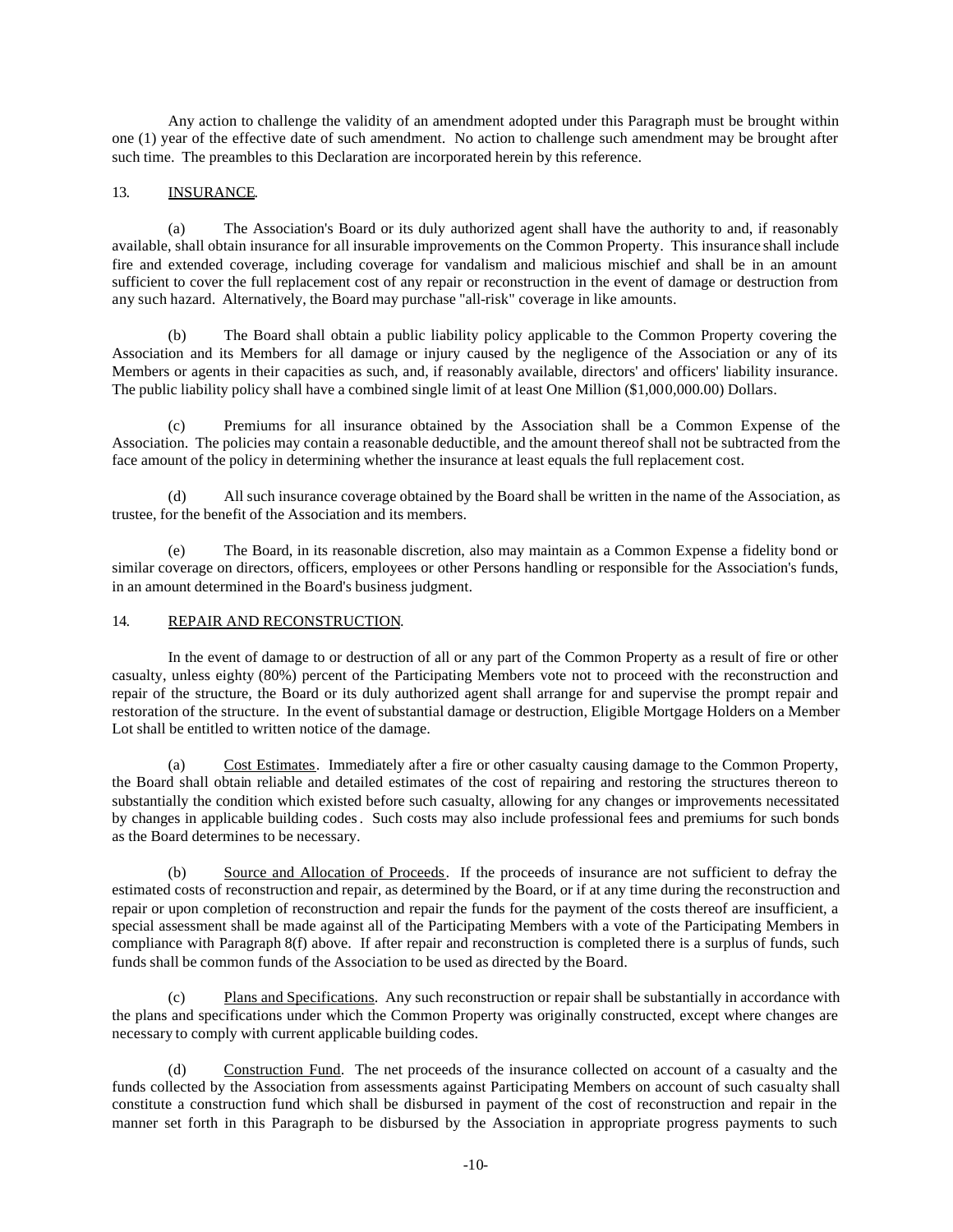contractor(s), supplier(s), and personnel performing the work or supplying materials or services for the repair and reconstruction of the buildings as are designated by the Board.

# 15. SEVERABILITY.

Invalidation of any one of these covenants or restrictions by judgment or court order or otherwise shall in no way affect the application of such provision to other circumstances or affect any other provision(s), which shall remain in full force and effect.

# 16. DURATION.

The covenants and restrictions of this Declaration shall run with and bind the Property perpetually to the extent provided in the Act.

# 17. PREPARER.

This Declaration was prepared by Ellen J. Fleming, Weissman, Nowack, Curry & Wilco, P.C., Two Midtown Plaza, 15th Floor, 1349 West Peachtree Street, Atlanta, Georgia 30309.

# [SIGNATURES ON NEXT PAGE]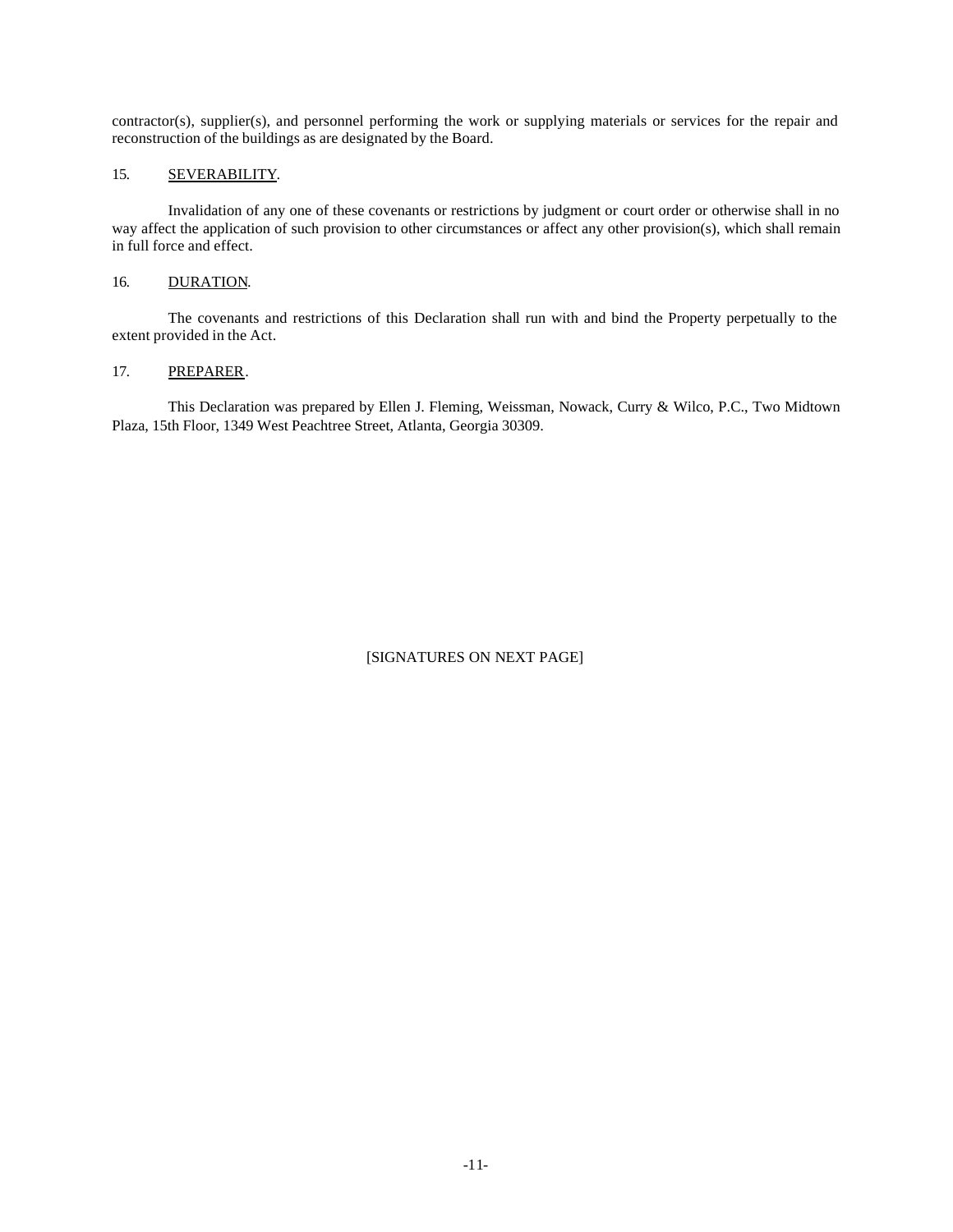IN WITNESS WHEREOF, the Board of Directors and undersigned Owners of Lots as set forth below have approved recording of this Declaration of Protective Covenants and Mandatory Membership for Chestnut Springs and the signature pages to follow:

### **CHESTNUT SPRINGS HOMEOWNERS ASSOCIATION, INC.**

By:

Its President

Attest:

Its Secretary

[CORPORATE SEAL]

Signed, sealed, and delivered this day of  $\frac{1}{2}$ , 20\_\_\_.

\_\_\_\_\_\_\_\_\_\_\_\_\_\_\_\_\_\_\_\_\_\_\_\_\_\_\_\_\_\_\_\_\_\_\_

\_\_\_\_\_\_\_\_\_\_\_\_\_\_\_\_\_\_\_\_\_\_\_\_\_\_\_\_\_\_\_\_\_\_\_

Witness

Notary Public

My Commission Expires: \_\_\_\_\_\_\_\_\_\_\_\_\_\_\_

[NOTARY SEAL]

i:\docs\07228\002\documents\dec\vol-mand dec.6.doc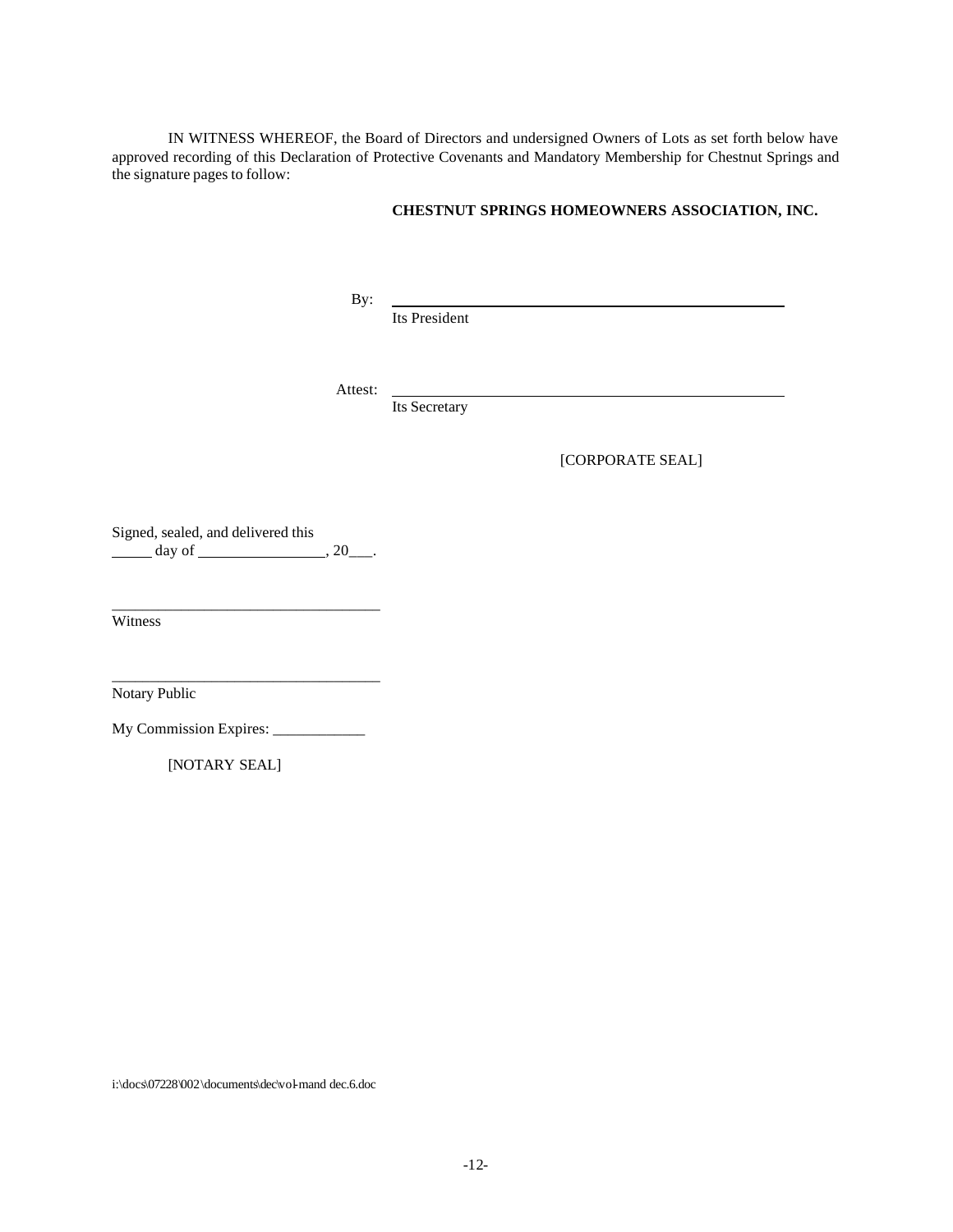### [Additional signatory to Declaration]

The undersigned Owner(s) is/are the record Owner and holder of title in fee simple to a Lot within the Chestnut Springs Subdivision in Cobb County, Georgia, located at the address described below, and more particularly shown as Lot \_\_\_\_, as located in Land Lot \_\_\_\_\_, 16th District, 2nd Section and as shown on the plat of survey for Chestnut Springs Subdivision, Unit \_\_\_\_\_ recorded in Plat Book \_\_\_\_, Page \_\_\_\_, Cobb County, Georgia records such plat being incorporated herein by this reference ("Owner's Property") and Owner desires to execute this Declaration and submit Owner's Property to the Declaration as a:

 **(CHECK ONE)**



o **RECREATIONAL MEMBER** o **COMMUNITY MEMBER**

\_\_\_\_\_\_\_\_\_\_\_\_\_\_\_\_\_\_\_\_\_\_\_\_\_\_\_\_\_\_\_\_\_\_\_\_\_\_\_\_

\_\_\_\_\_\_\_\_\_\_\_\_\_\_\_\_\_\_\_\_\_\_\_\_\_\_\_\_\_\_\_\_\_\_\_\_\_\_\_\_

as such terms are defined in the Declaration. Owner(s) also consent to amendment and restatement of the Bylaws of the Chestnut Springs Homeowners' Association, Inc.

Signed, sealed and delivered this  $\frac{day \text{ of }_{\text{max}} 20}{x}$ .

\_\_\_\_\_\_\_\_\_\_\_\_\_\_\_\_\_\_\_\_\_\_\_\_\_\_\_\_\_

Signature of Owner

Print or Type Full Name of Owner

Witness

Notary Public Street Address [NOTARY SEAL]

\_\_\_\_\_\_\_\_\_\_\_\_\_\_\_\_\_\_\_\_\_\_\_\_\_\_\_\_\_ \_\_\_\_\_\_\_\_\_\_\_\_\_\_\_\_\_\_\_\_\_\_\_\_\_\_\_\_\_\_\_\_\_\_\_\_\_\_\_\_

\_\_\_\_\_\_\_\_\_\_\_\_\_\_\_\_\_\_\_\_\_\_\_\_\_\_\_\_\_ \_\_\_\_\_\_\_\_\_\_\_\_\_\_\_\_\_\_\_\_\_\_\_\_\_\_\_\_\_\_\_\_\_\_\_\_\_\_\_\_

Signed, sealed and delivered this  $\rule{1em}{0.15mm}$  day of  $\rule{1em}{0.15mm}$ .

\_\_\_\_\_\_\_\_\_\_\_\_\_\_\_\_\_\_\_\_\_\_\_\_\_\_\_\_\_

\_\_\_\_\_\_\_. Signature of Co-Owner

Witness Print or Type Full Name of Co-Owner

Notary Public [NOTARY SEAL]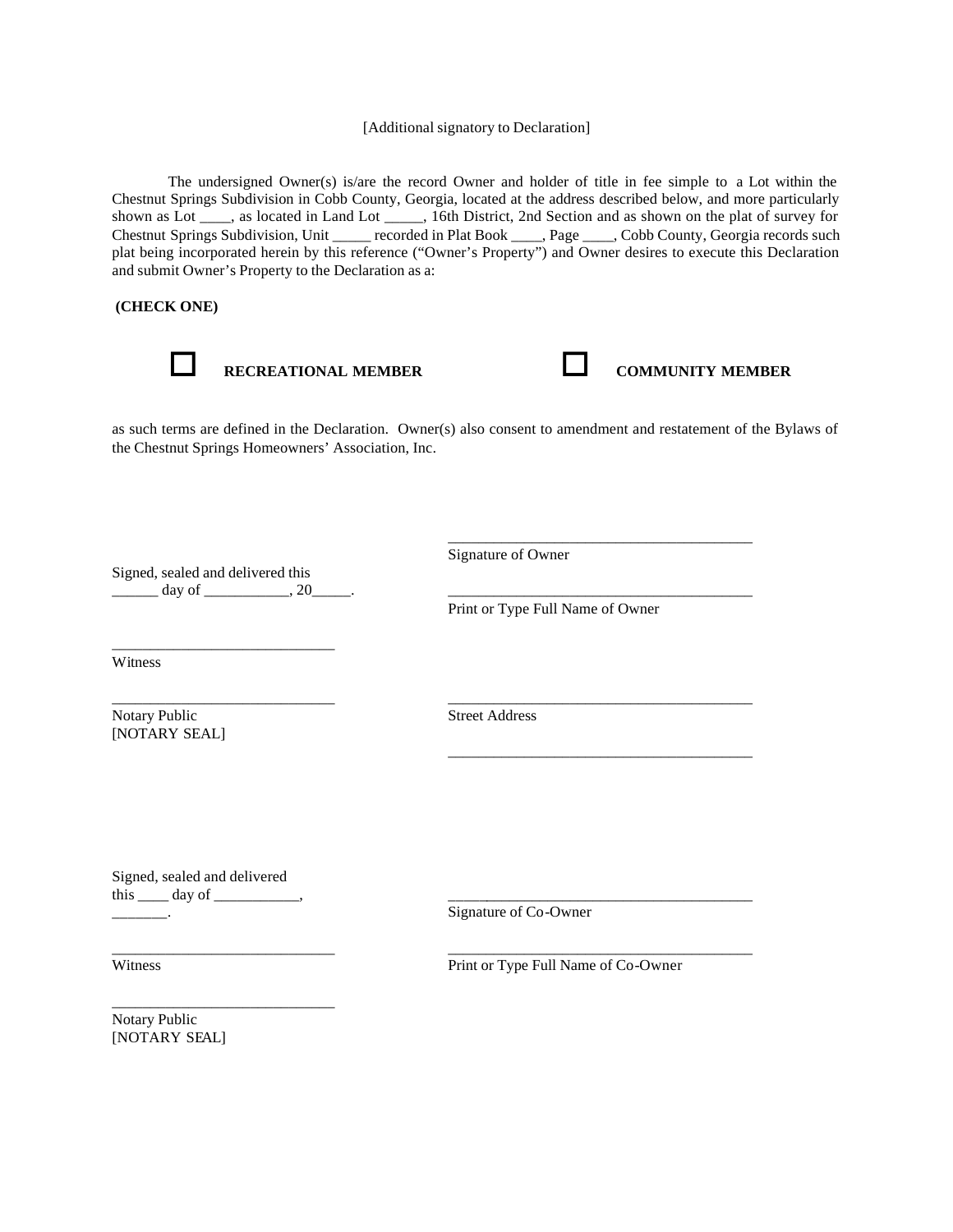#### **EXHIBIT "B" MODEL CONSENT FORM**

**Return to: Weissman, Nowack, Curry & Wilco, P.C. 1349 West Peachtree Street Two Midtown Plaza - 15th Floor Atlanta, GA 30309 Attn: Ellen J. Fleming, Esq.**

| <b>STATE OF GEORGIA</b> |                                         | <b>Index in Grantor Index Owner's Name(s):</b>                                                          |  |  |
|-------------------------|-----------------------------------------|---------------------------------------------------------------------------------------------------------|--|--|
| <b>COUNTY OF COBB</b>   |                                         | Index in Grantor and Grantee Index Also Under:<br><b>Chestnut Springs Homeowners' Association, Inc.</b> |  |  |
|                         | <b>Cross Reference to Owner's Deed:</b> | Deed Book _____<br>Page                                                                                 |  |  |

**Cross Reference to Chestnut Springs Declarations: Deed Book 2414**

**Page 433 Deed Book 2636 Page 201 Deed Book 2734 Page 156**

**Cross Reference to Declaration of Protective Covenants and Mandatory Membership for Chestnut Springs:** Deed Book

 **Page \_\_\_\_\_**

### **CONSENT FORM TO THE DECLARATION OF PROTECTIVE COVENANTS AND MANDATORY MEMBERSHIP FOR CHESTNUT SPRINGS**

WHEREAS, the undersigned owner(s) (hereinafter referred to as "Owner") is the record owner and holder of title in fee simple to a Lot as defined in the Declaration of Protective Covenants and Mandatory Membership for Chestnut Springs in Cobb County, Georgia ("Declaration"), located at the address described below, and more particularly shown as Lot  $\frac{1}{\sqrt{2}}$ , as located in Land Lot  $\frac{1}{\sqrt{2}}$ ,  $16^{\text{th}}$  District,  $2^{\text{rd}}$  Section, as shown on the plat of survey for Chestnut Springs Subdivision, Unit \_\_\_\_\_ recorded in Plat Book \_\_\_\_, Page \_\_\_\_, Cobb County, Georgia records (hereinafter "Owner's Property") such plat being incorporated herein by this reference; and

WHEREAS, Owner desires to submit Owner's Property to the Declaration as a **RECREATIONAL MEMBER OR COMMUNITY MEMBER (CIRCLE ONE)** of the Association, as defined in the Declaration;

NOW, THEREFORE, Owner does hereby consent, on behalf of Owner, Owner's successors, successors-intitle, heirs, and assigns, that from and after the date of this Consent, Owner's Property shall be owned, held, transferred, sold, conveyed, used, occupied, mortgaged, or otherwise encumbered subject to all of the terms, provisions, covenants, and restrictions contained in the Declaration, as a Participating Member of the Association, all of which shall run with the title to Owner's Property and shall be binding upon all persons having any right, title, or interest in Owner's Property, their respective heirs, legal representatives, successors, successors-in-title, and assigns. Owner understands and acknowledges that, by submitting Owner's Property to **RECREATIONAL MEMBER OR COMMUNITY MEMBER (CIRCLE ONE)** (as defined in the Declaration) in the Association, Owner is hereby subjecting Owner's Property to mandatory assessments in favor of the Association, with lien rights afforded therefor, in accordance with the Declaration.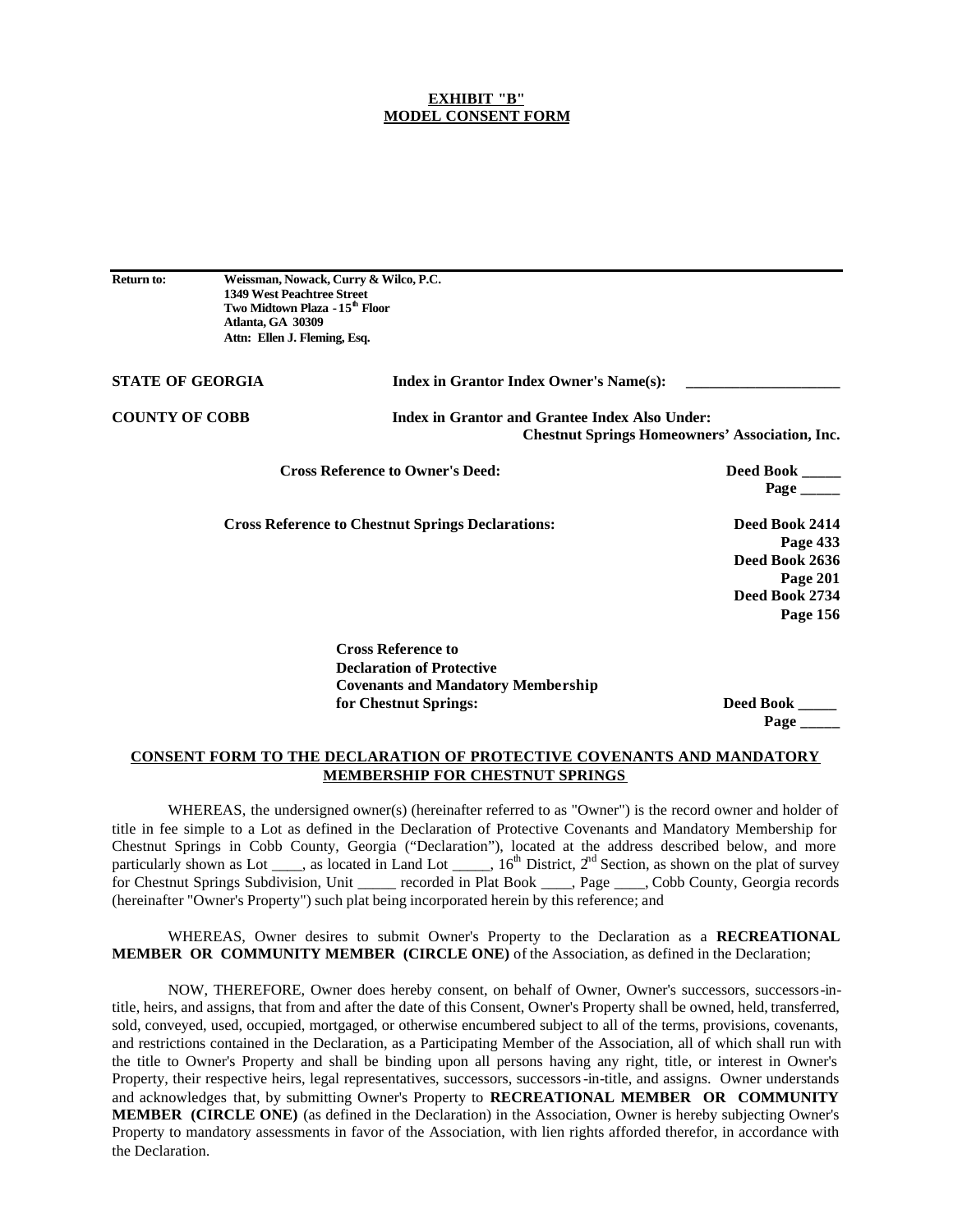Owner does further consent to the submission of the Common Property (as defined in the Declaration) to the Declaration.

Signed, sealed and delivered Signature of Owner this  $\rule{1em}{0.15mm}$  day of  $\rule{1em}{0.15mm}$ . .

Print or Type Full Name of Owner(s)

\_\_\_\_\_\_\_\_\_\_\_\_\_\_\_\_\_\_\_\_\_\_\_\_\_\_\_\_\_\_\_\_\_\_\_\_\_\_\_\_

\_\_\_\_\_\_\_\_\_\_\_\_\_\_\_\_\_\_\_\_\_\_\_\_\_\_\_\_\_\_\_\_\_\_\_\_\_\_\_\_

Witness Signature of Co-Owner

[NOTARY SEAL]

Notary Public Street Address

**THIS PORTION TO BE COMPLETED BY ASSOCIATION UPON RETURN FROM OWNERS:**

\_\_\_\_\_\_\_\_\_\_\_\_\_\_\_\_\_\_\_\_\_\_\_\_\_\_\_\_ \_\_\_\_\_\_\_\_\_\_\_\_\_\_\_\_\_\_\_\_\_\_\_\_\_\_\_\_\_\_\_\_\_\_\_\_\_\_\_\_

\_\_\_\_\_\_\_\_\_\_\_\_\_\_\_\_\_\_\_\_\_\_\_\_\_\_\_\_\_ \_\_\_\_\_\_\_\_\_\_\_\_\_\_\_\_\_\_\_\_\_\_\_\_\_\_\_\_\_\_\_\_\_\_\_\_\_\_\_\_

**Approved by:**

this \_\_ day of \_\_\_\_\_\_\_\_, \_\_\_\_\_\_.

**Signed, sealed, and delivered CHESTNUT SPRINGS HOMEOWNERS' ASSOCIATION, INC.**

**By:** <u>Its: Preside</u> **Its: President** 

**Notary Public [CORPORATE SEAL]** 

**[NOTARY SEAL**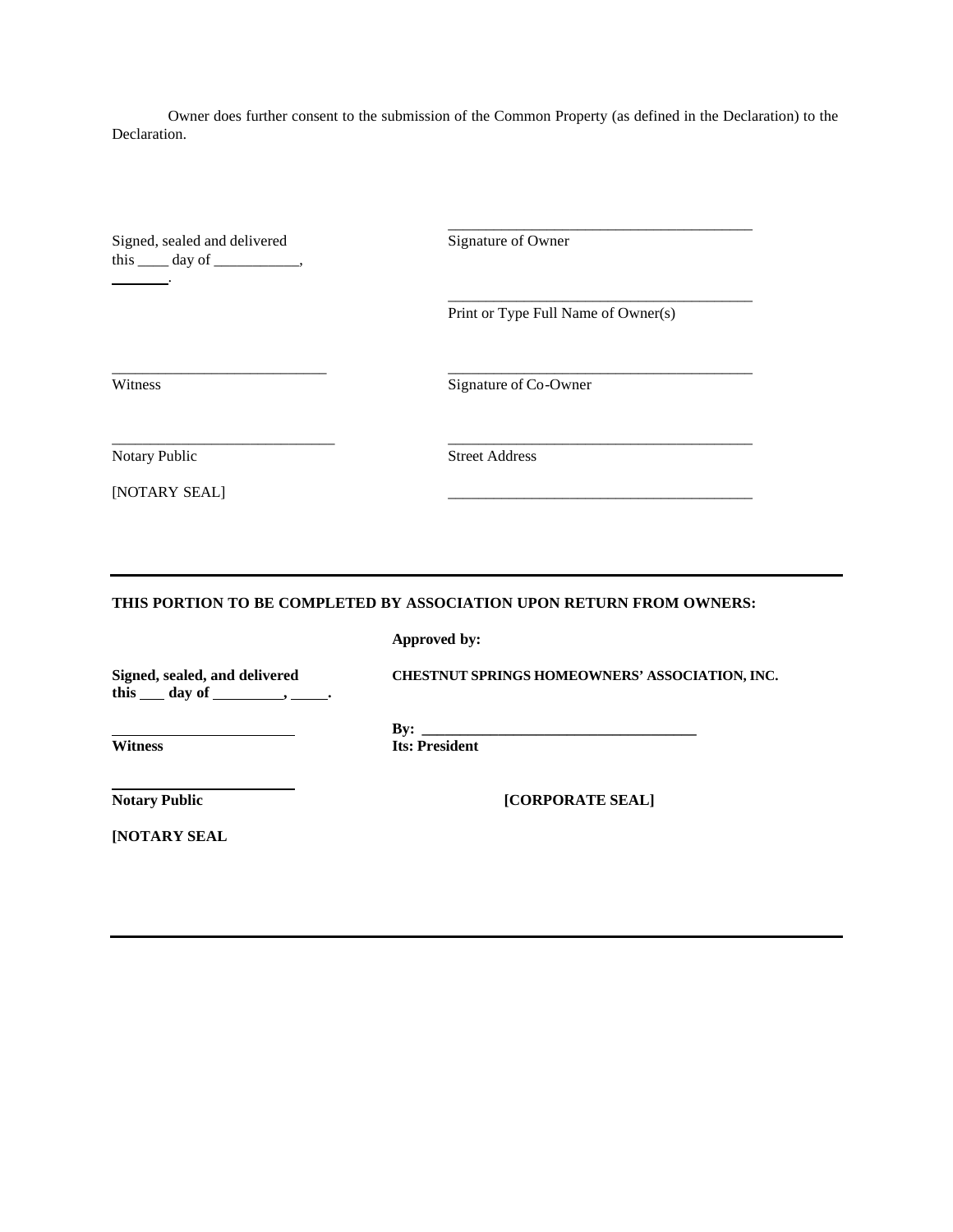# **EXHIBIT "A"**

# **[List of Submitted Lots]**

| <b>Names of Owners</b> | Type of<br>Membership | $\mathbf{L}\mathbf{ot}$<br>Number | <b>Plat</b><br><b>Book</b> | Page<br>Number |
|------------------------|-----------------------|-----------------------------------|----------------------------|----------------|
|                        |                       |                                   |                            |                |
|                        |                       |                                   |                            |                |
|                        |                       |                                   |                            |                |
|                        |                       |                                   |                            |                |
|                        |                       |                                   |                            |                |
|                        |                       |                                   |                            |                |
|                        |                       |                                   |                            |                |
|                        |                       |                                   |                            |                |
|                        |                       |                                   |                            |                |
|                        |                       |                                   |                            |                |
|                        |                       |                                   |                            |                |
|                        |                       |                                   |                            |                |
|                        |                       |                                   |                            |                |
|                        |                       |                                   |                            |                |
|                        |                       |                                   |                            |                |
|                        |                       |                                   |                            |                |
|                        |                       |                                   |                            |                |
|                        |                       |                                   |                            |                |
|                        |                       |                                   |                            |                |
|                        |                       |                                   |                            |                |
|                        |                       |                                   |                            |                |
|                        |                       |                                   |                            |                |
|                        |                       |                                   |                            |                |
|                        |                       |                                   |                            |                |
|                        |                       |                                   |                            |                |
|                        |                       |                                   |                            |                |
|                        |                       |                                   |                            |                |
|                        |                       |                                   |                            |                |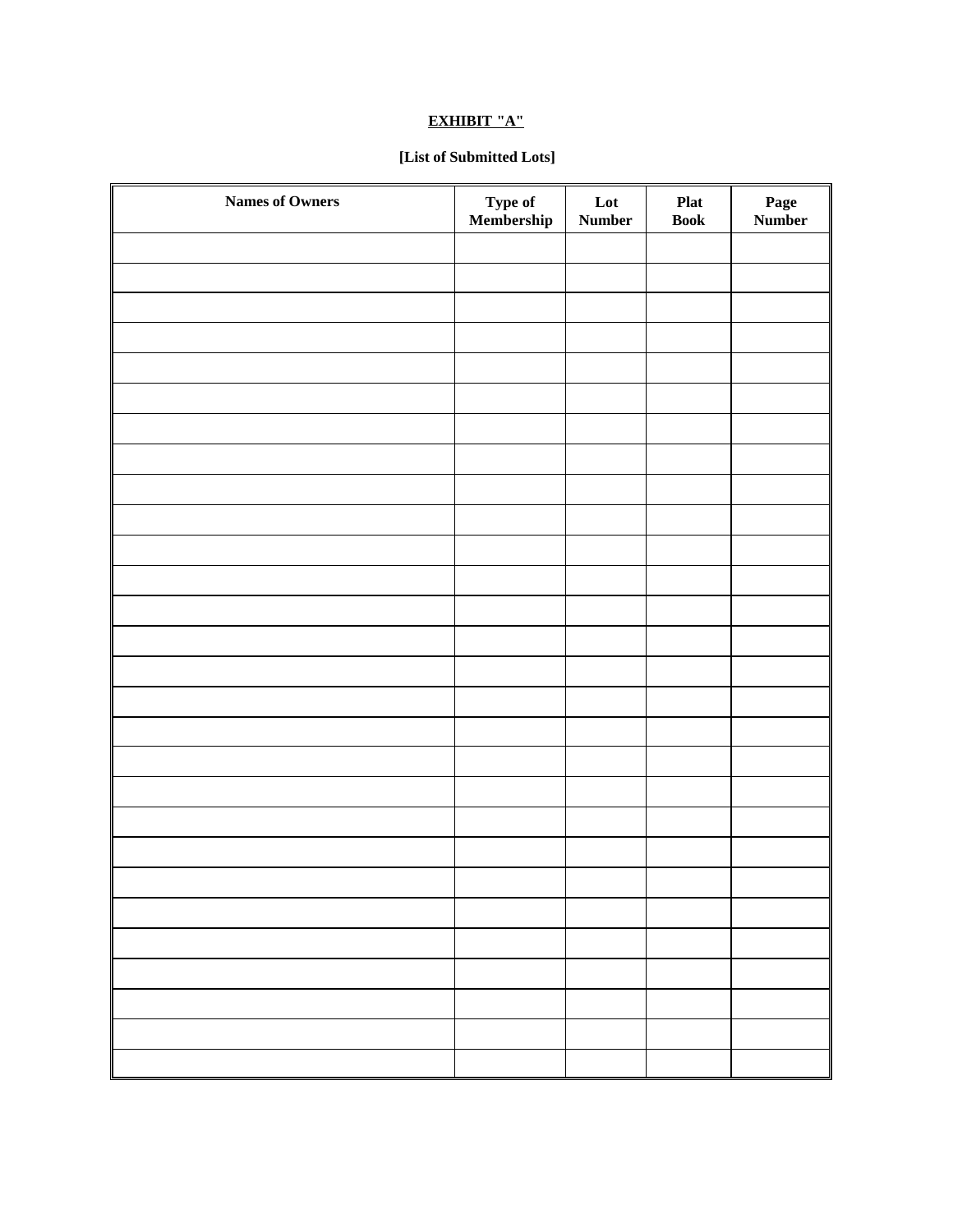| <b>Names of Owners</b> | Type of<br>Membership | Lot<br>Number | <b>Plat</b><br><b>Book</b> | Page<br>Number |
|------------------------|-----------------------|---------------|----------------------------|----------------|
|                        |                       |               |                            |                |
|                        |                       |               |                            |                |
|                        |                       |               |                            |                |
|                        |                       |               |                            |                |
|                        |                       |               |                            |                |
|                        |                       |               |                            |                |
|                        |                       |               |                            |                |
|                        |                       |               |                            |                |
|                        |                       |               |                            |                |
|                        |                       |               |                            |                |
|                        |                       |               |                            |                |
|                        |                       |               |                            |                |
|                        |                       |               |                            |                |
|                        |                       |               |                            |                |
|                        |                       |               |                            |                |
|                        |                       |               |                            |                |
|                        |                       |               |                            |                |
|                        |                       |               |                            |                |
|                        |                       |               |                            |                |
|                        |                       |               |                            |                |
|                        |                       |               |                            |                |
|                        |                       |               |                            |                |
|                        |                       |               |                            |                |
|                        |                       |               |                            |                |
|                        |                       |               |                            |                |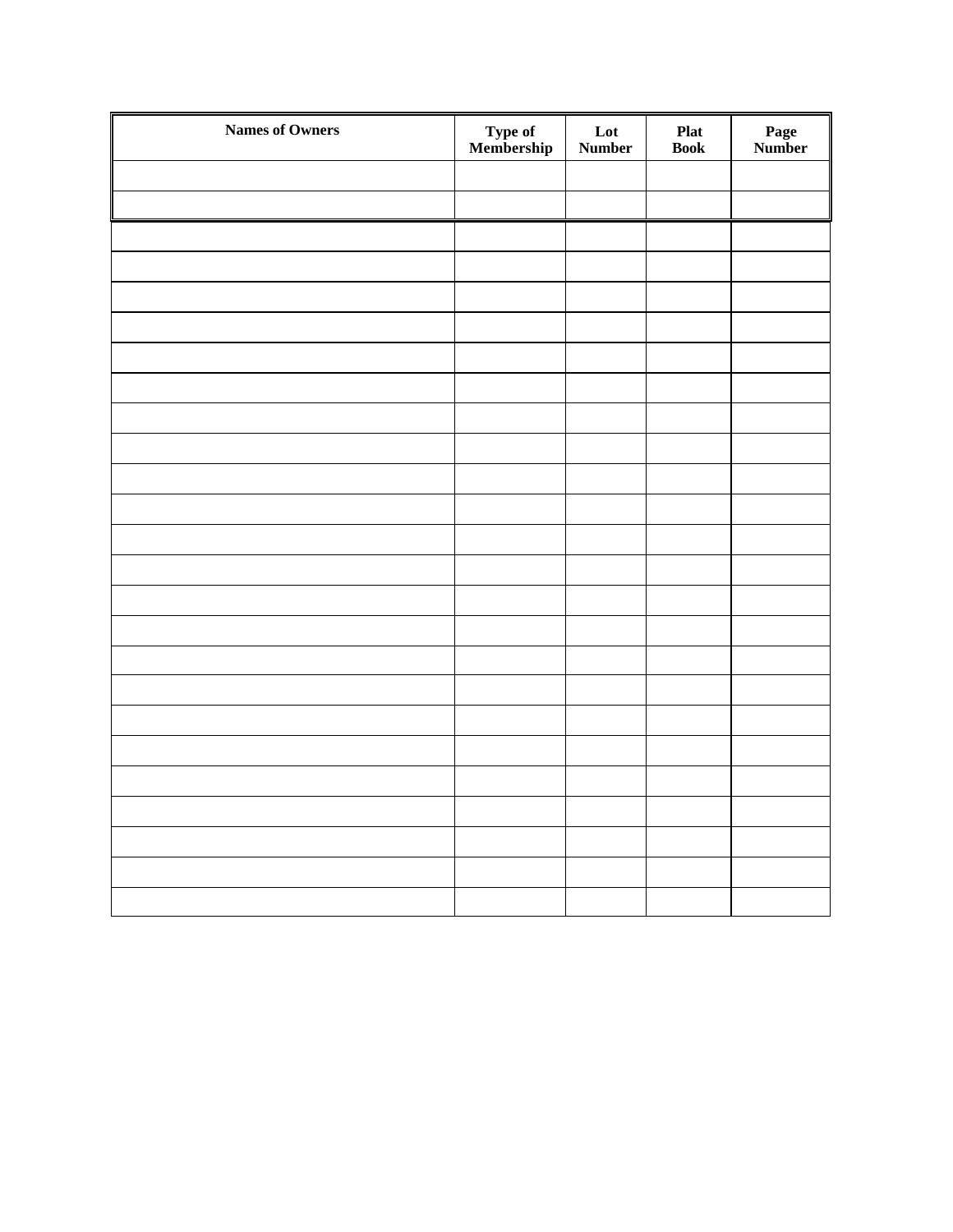# **EXHIBIT "C"**

**[Description of Common Property]**